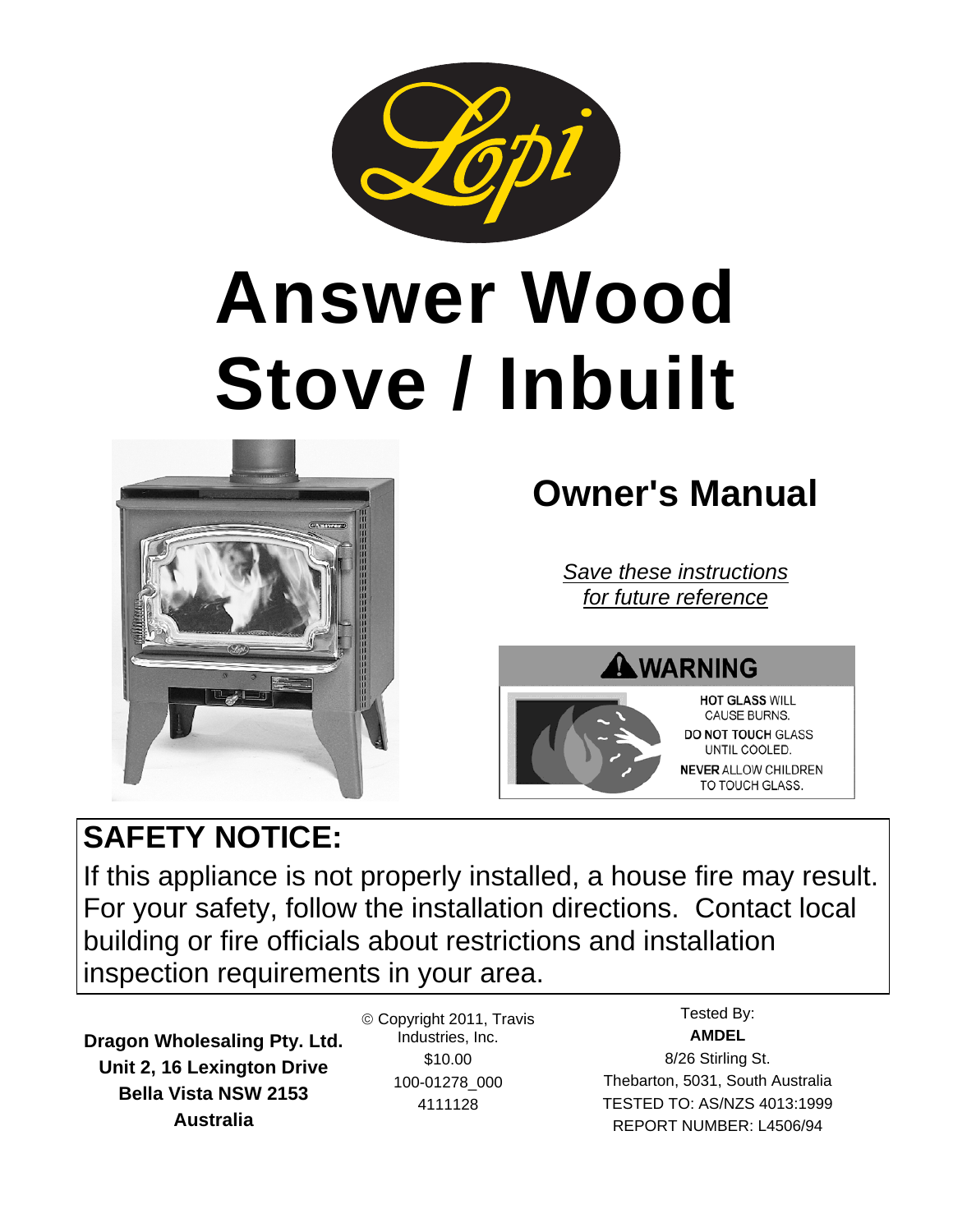#### *Introduction*

We welcome you as a new owner of a Answer wood-burning stove. In purchasing a Answer you have joined the growing ranks of concerned individuals whose selection of an energy system reflects both a concern for the environment and aesthetics. The Answer is one of the finest appliances the world over. This manual will explain the installation, operation, and maintenance of this appliance. Please familiarize yourself with the Owner's Manual before operating your appliance and save the manual for future reference. Included are helpful hints and suggestions which will make the installation and operation of your new appliance an easier and more enjoyable experience. We offer our continual support and guidance to help you achieve the maximum benefit and enjoyment from your appliance.

#### *Important Information*

No other Answer appliance has the same serial number as yours. The serial number is stamped onto the label on the back of the appliance.

This serial number will be needed in case you require service of any type.

| Model:                 | Answer |  |  |
|------------------------|--------|--|--|
| Serial Number:         |        |  |  |
| Purchase Date:         |        |  |  |
| <b>Purchased From:</b> |        |  |  |
|                        |        |  |  |

#### **Mail your Warranty Card Today, and Save Your Bill of Sale.**

To receive full warranty coverage, you will need to show evidence of the date you purchased your appliance. Do not mail your Bill of Sale to us.

We suggest that you attach your Bill of Sale to this page so that you will have all the information you need in one place should the need for service or information occur.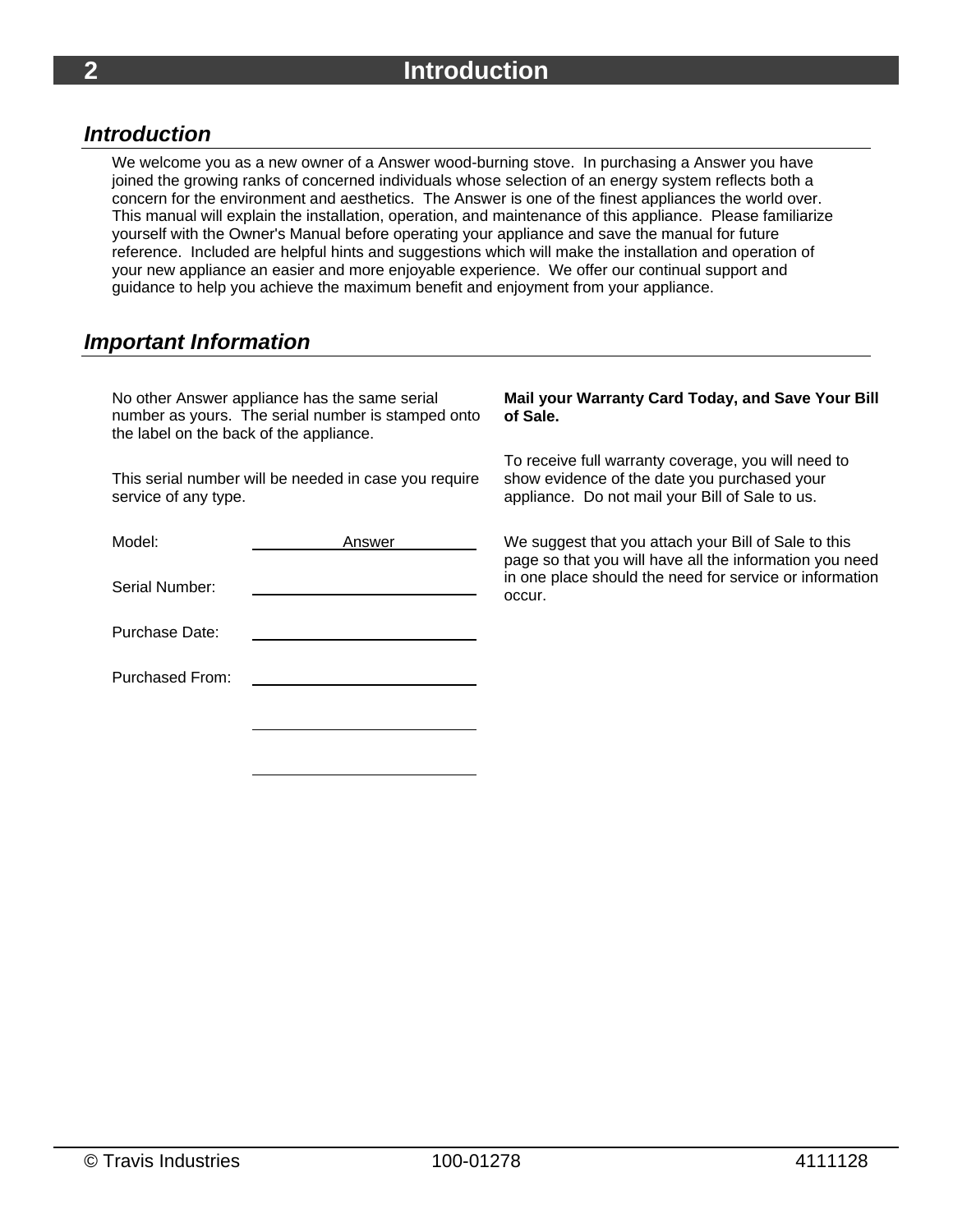| Stove Placement Requirements  8                   |
|---------------------------------------------------|
|                                                   |
| Chimney Connector Requirements9                   |
| Chimney Requirements10                            |
| <b>Chimney Termination Requirements 11</b>        |
| Outside Air Requirements 11                       |
| Standard Ceiling with a Factory Built Chimney  12 |
| Cathedral Ceiling with a Factory Built Chimney12  |
| Exterior Factory Built Chimney 13                 |
| Hearth Stove Positive Connection  13              |
| Interior or Exterior Masonry Chimney  14          |
|                                                   |
|                                                   |
|                                                   |
|                                                   |
|                                                   |
|                                                   |
|                                                   |
|                                                   |
| Approximate Air Control Settings23                |
|                                                   |
|                                                   |
| Optional Blower Operation24                       |
|                                                   |
|                                                   |
| Normal Operating Sounds24                         |
|                                                   |
|                                                   |

| Daily Maintenance (while stove is in use)  27                |  |
|--------------------------------------------------------------|--|
|                                                              |  |
|                                                              |  |
| Monthly Maintenance (while appliance is in                   |  |
|                                                              |  |
|                                                              |  |
| Creosote - Formation and Need for Removal 28                 |  |
|                                                              |  |
|                                                              |  |
| Cleaning the Air Duct and Blower (if applicable).29          |  |
|                                                              |  |
|                                                              |  |
|                                                              |  |
|                                                              |  |
|                                                              |  |
|                                                              |  |
|                                                              |  |
| Floor and Side Firebrick Removal & Replacement31             |  |
| <u> Air Tube Removal &amp; Replacement  32</u>               |  |
| Baffle Removal & Replacement 32                              |  |
|                                                              |  |
|                                                              |  |
|                                                              |  |
|                                                              |  |
|                                                              |  |
| Pedestal (Part # 99200106) 39                                |  |
| Using Outside Air with the Pedestal39                        |  |
| Rear Blower Installation (Part # 99000138). 40               |  |
| <b>Outside Air Boot Installation (Part number</b>            |  |
|                                                              |  |
|                                                              |  |
|                                                              |  |
| Arched Panels (Part # 99300108) Error! Bookmark not defined. |  |
|                                                              |  |
| Insulation Installation (required only for face seal         |  |
|                                                              |  |
| Front Blower (part # 99000128)  44                           |  |
| To Switch The Power Cord To The Left Side:44                 |  |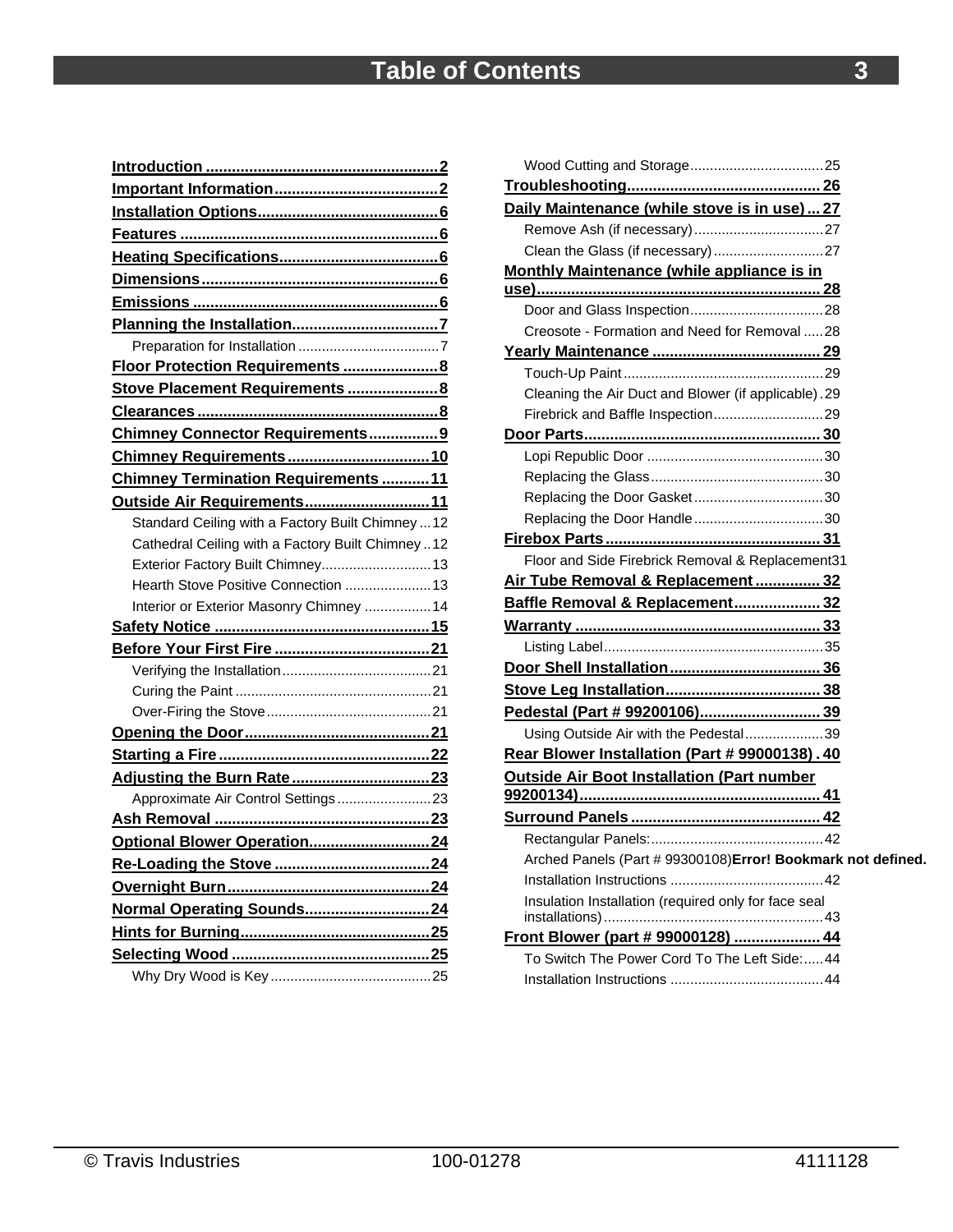# **4 Safety Precautions**



The viewing door must be closed and latched during operation.

Never block free airflow through the air vents on this appliance.



Gasoline or other flammable liquids must never be used to start the fire or "Freshen Up" the fire. Do not store or use gasoline or other flammable liquids in the vicinity of this appliance. Do not burn garbage or flammable fluids such as gasoline, naphtha or engine oil.



This appliance is designed and approved for the burning of cord wood only. Do not attempt to burn any other type of fuel other than cord wood in this appliance, it will void all warranties and safety listings.



Ashes must be disposed in a metal container with a tight lid and placed on a noncombustible surface well away from the home or structure.



Do not touch the appliance while it is hot and educate all children of the danger of a hightemperature appliance. Young children should be supervised when they are in the same room as the appliance.



Keep furniture, drapes, curtains, wood, paper, and other combustibles a minimum of 36" (914mm) away from the front of the appliance. Do not store fuel under or around the appliance.



This appliance must be properly installed to prevent the possibility of a house fire. The instructions must be strictly adhered to. Do not use makeshift methods or compromise in the installation.



Contact your local building officials to obtain a permit and information on any installation restrictions or inspection requirements in your area. Notify your insurance company of this appliance as well.



Inspect the chimney connector and chimney at least twice monthly and clean if necessary. Creosote may build up and cause a house fire.

Do not connect this appliance to any chimney serving another appliance.



This appliance must be connected to a listed high temperature (UL 103 HT) residential type chimney or an approved masonry chimney with a standard clay tile, or stainless steel liner.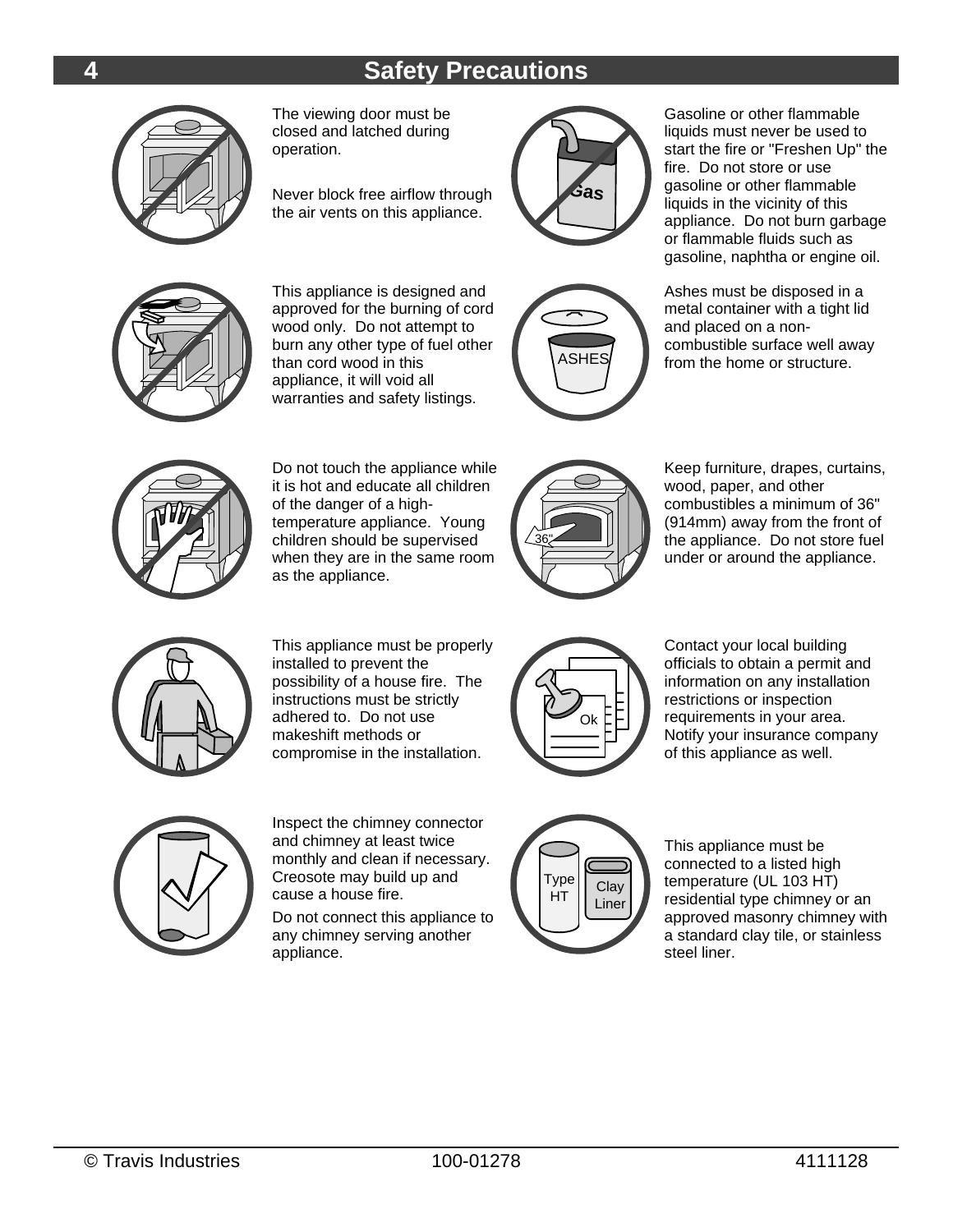# **Safety Precautions 5**



Never try to repair or replace any part of this appliance unless instructions are given in this manual. All other work must be done by a trained technician.



Do not place clothing or other flammable items on or near this appliance.

Hot while in operation. Keep children, clothing and furniture away. Contact may cause skin burns.



Allow the appliance to cool before carrying out any maintenance or cleaning.



Do not make any changes or modifications to an existing masonry fireplace or chimney to install this appliance.

Do not make any changes to the appliance to increase combustion air.



Maintain the door and glass seal and keep them in good condition.

Avoid placing wood against the glass when loading. Do not slam the door or strike the glass.



Overfiring the appliance may cause a house fire. If a unit or chimney connector glows, you are overfiring.



Do not throw this manual away. This manual has important operating and maintenance instructions that you will need at a later time. Always follow the instructions in this manual.



Do not use a grate or other device to elevate the fire off of the firebox floor. Burn the fire directly on the bricks.



 **Travis Industries, Inc. grants no warranty, implied or stated, for the installation or maintenance of your appliance**, **and assumes no responsibility of any consequential damage(s).**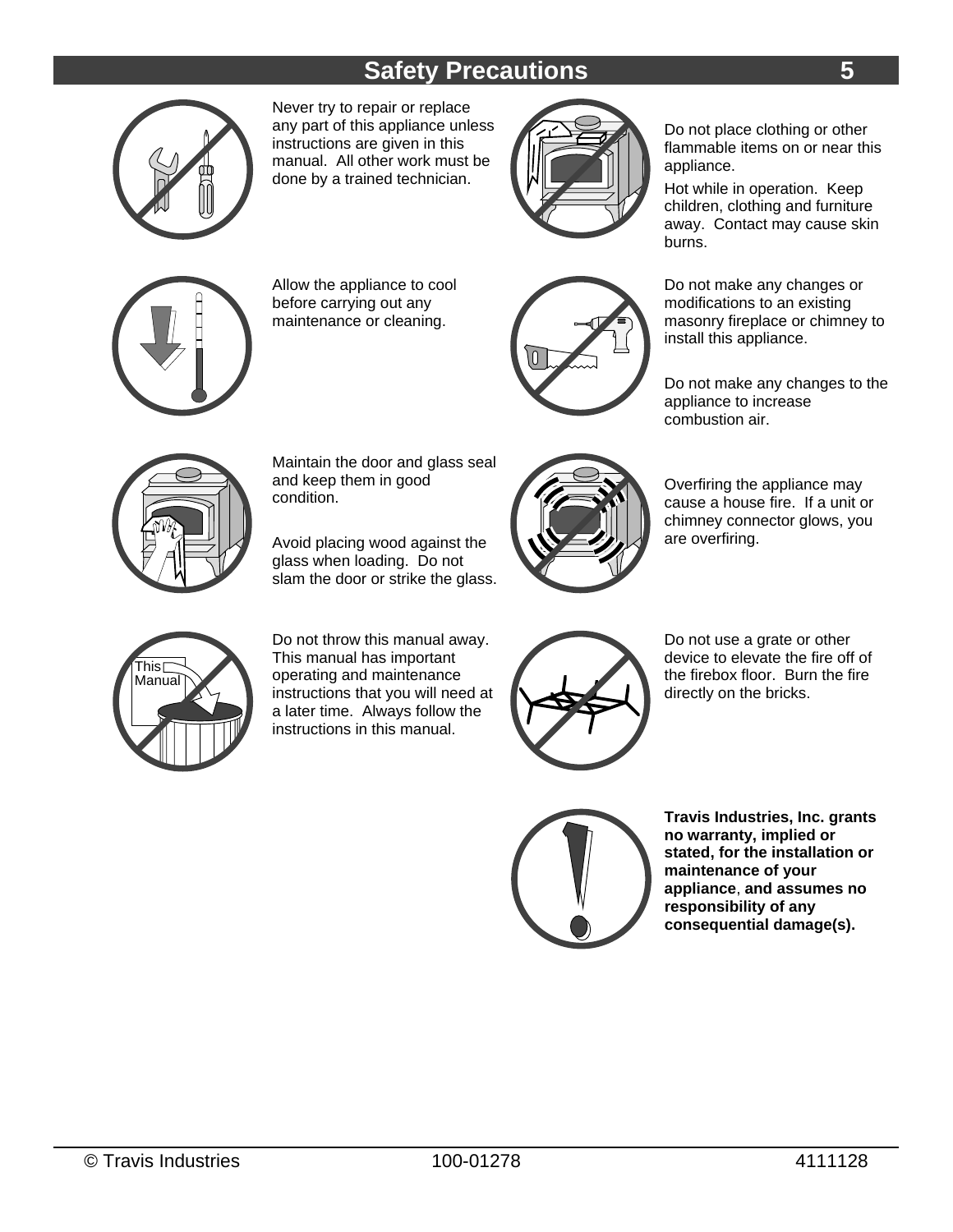#### *Installation Options*

- Freestanding
- Freestanding Hearth Stove

#### *Features*

- EPA Phase II Approved
- .05 Cubic Meter Firebox Volume
- Single Operating Control
- Accepts Logs Up to 457mm Long
- Steel Plate Construction 9.5mm to 6mm
- Heavy Duty Refractory Firebrick
- Optional High-Tech Blower

#### *Heating Specifications*

Approximate Maximum Heating Capacity\* The Contract of the Up to 180 sq. meters

Maximum Burn Time **National Structure Contract Contract Contract Contract Contract Contract Contract Contract Contract Contract Contract Contract Contract Contract Contract Contract Contract Contract Contract Contract Cont** 

\* Heating capacity will vary depending on the home's floor plan, degree of insulation, and the outside temperature. It is also affected by the quality and moisture level of the fuel.

#### *Dimensions*



## *Emissions*

APPLIANCE EMISSION FACTOR BURNING HARDWOOD = 3.2 g/Kg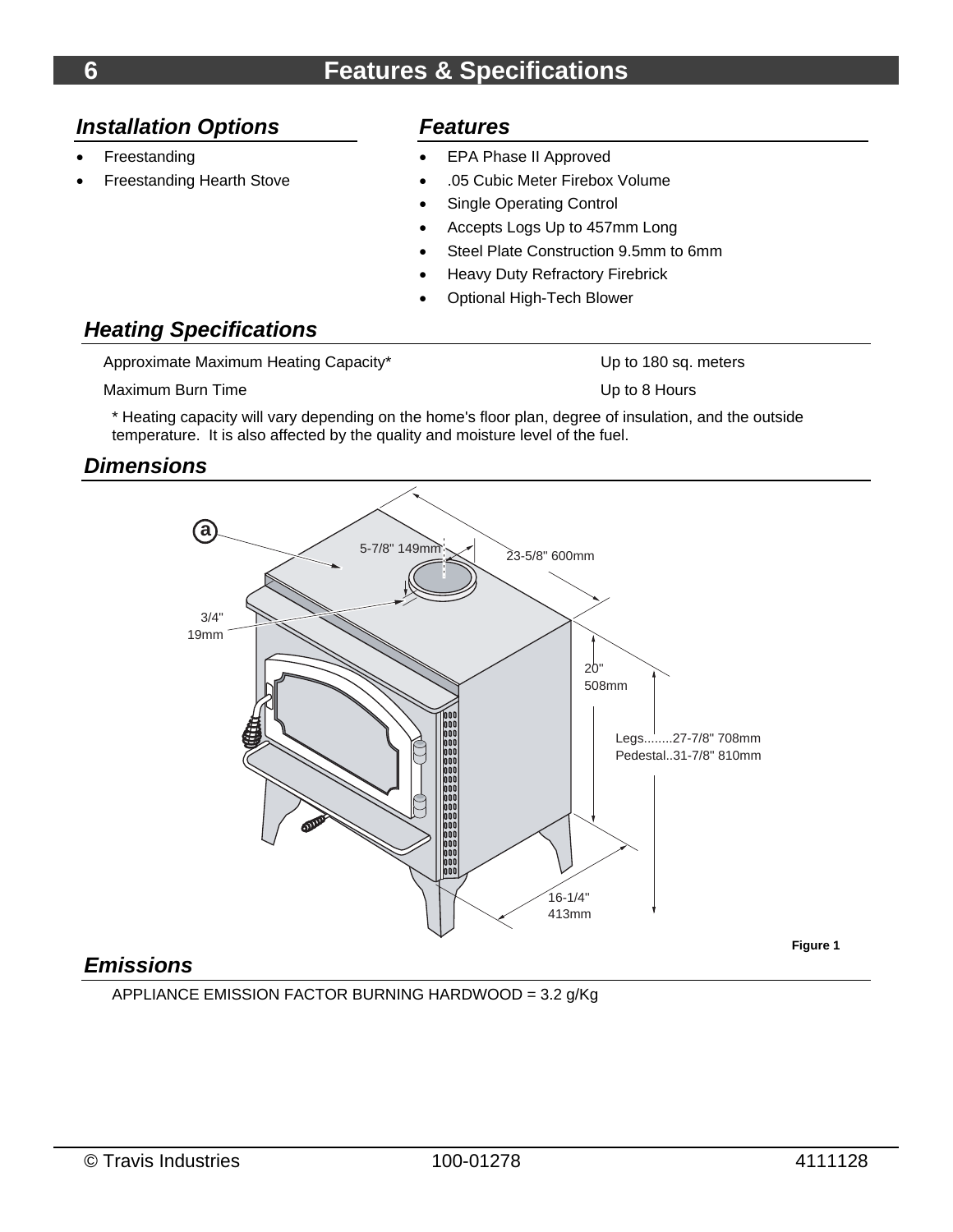# **SAFETY NOTICE:**

**Please read this entire manual before you install and use your new room heater. Failure to follow instructions may result in property damage, bodily injury, or even death. Contact local building or fire officials about restrictions and installation inspection requirements in your area.**



Always use gloves when operating a hot stove. The door handle and other components become very hot during normal use.

#### *Planning the Installation*



We suggest that you have an authorized Travis Industries dealer install your stove. If you install the stove yourself, your authorized dealer should review your installation plans.



Check with local building officials for any permits required for installation of this stove and notify your insurance company before proceeding with installation.

#### **Preparation for Installation**



- Check for damage to the exterior of the stove.
- Check the interior of the firebox (replace cracked firebrick and make sure baffle is in place).
- The stove must be installed with the legs (see page 38) or pedestal.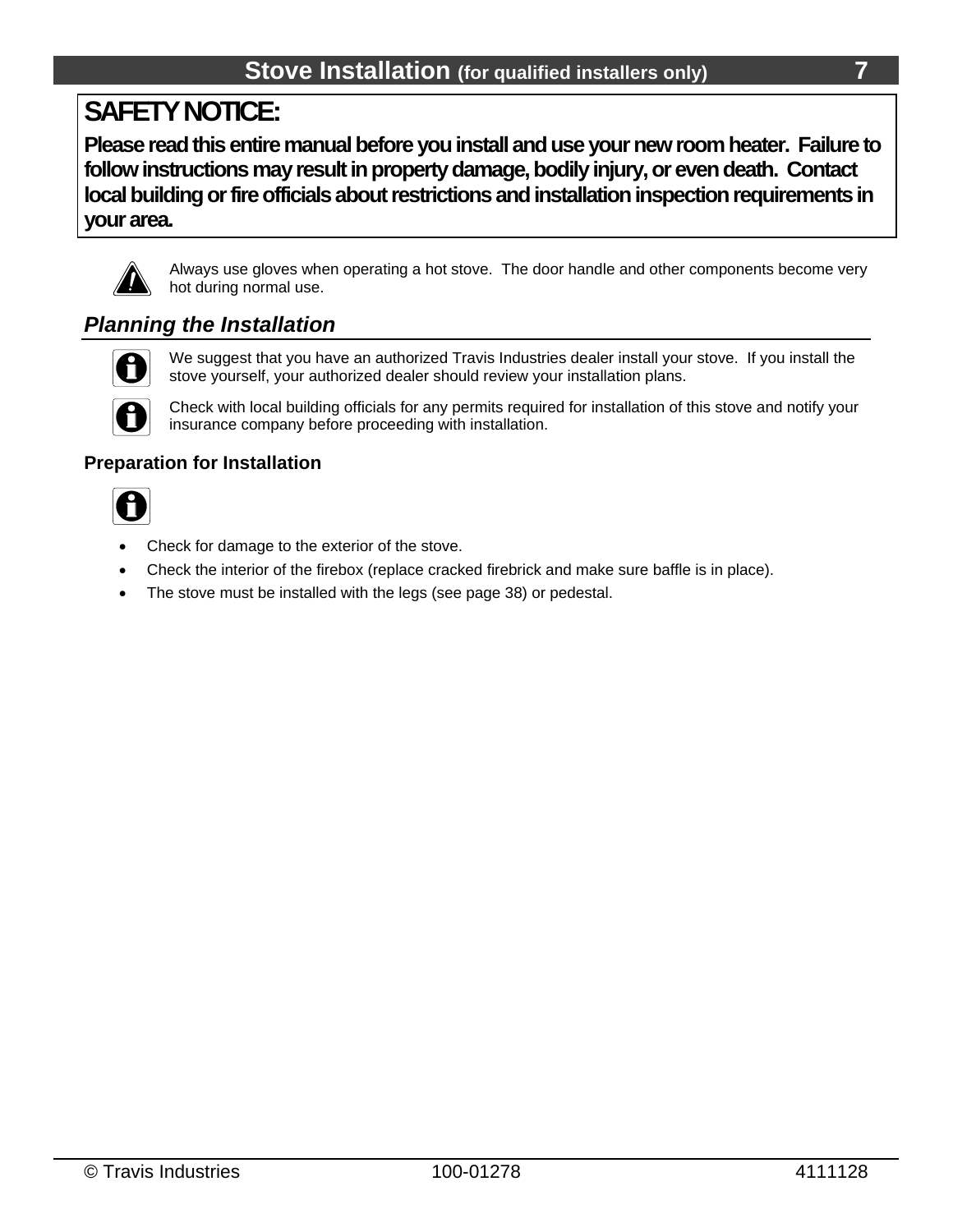#### *Floor Protection Requirements*

- Stove must be placed on the Travis Industries legs or pedestal.
- Floor protection must extend to the sides, rear, and front of the stove (see "Clearances" below for minimum floor protection). **NOTE**: When installed with reduced-clearance connector, the clearance to the backwall may be less than the floor protection requirement. In this case the floor protection must extend to the wall.
- Floor protection must be a minimum 8mm (3/8") thick fibre-cement sheet with a thermal conductivity of 0.25W/degree K (or equivalent).

#### *Stove Placement Requirements*



Clearances may be reduced by methods specified in NFPA 211, listed wall shields, pipe shields, or other means approved by local building or fire officials.

- Stove must be placed so that no combustibles are within, or can swing within (e.g., drapes, doors), 36" (914mm) of the front of the stove.
- If the stove is placed in a location where the ceiling height is less than 7' (2134mm), additional requirements may apply (contact your local building official).
- Must maintain the clearances to combustibles listed below (drywall, furniture, etc.):

#### *Clearances*

• The following clearances must be met (see Figure 2)

| <b>Clearance Requirements:</b> |                     | <b>No Flue Shield</b> | <b>With Flue Shield</b> |  |
|--------------------------------|---------------------|-----------------------|-------------------------|--|
| $A^*$                          | Sidewall to stove   | 500 <sub>mm</sub>     | 325mm                   |  |
| $B^*$                          | Backwall to stove   | 400mm                 | 200 <sub>mm</sub>       |  |
| $C^*$                          | Cornerwall to stove | 500mm                 | 150 <sub>mm</sub>       |  |
| D                              | Front Hearth        | 300 <sub>mm</sub>     | 300 <sub>mm</sub>       |  |
| Е                              | Side Hearth         | 200 <sub>mm</sub>     | 200 <sub>mm</sub>       |  |
| F                              | <b>Back Hearth</b>  | 152mm                 | 152mm                   |  |

#### **STRAIGHT WALL INSTALLATION**



#### **CORNER WALL INSTALLATION**



Clearances to combustible material are according to heater test results using a standard flue kit, (AS/NZS 2918:2001) fitted with 1 length 900mm deco mesh with a heat shield or 1 length 900mm x 120° stainless steel heat shield as a minimum. Any further enquiries please contact Dragon Wholesaling Pty Ltd on 1800 064 234.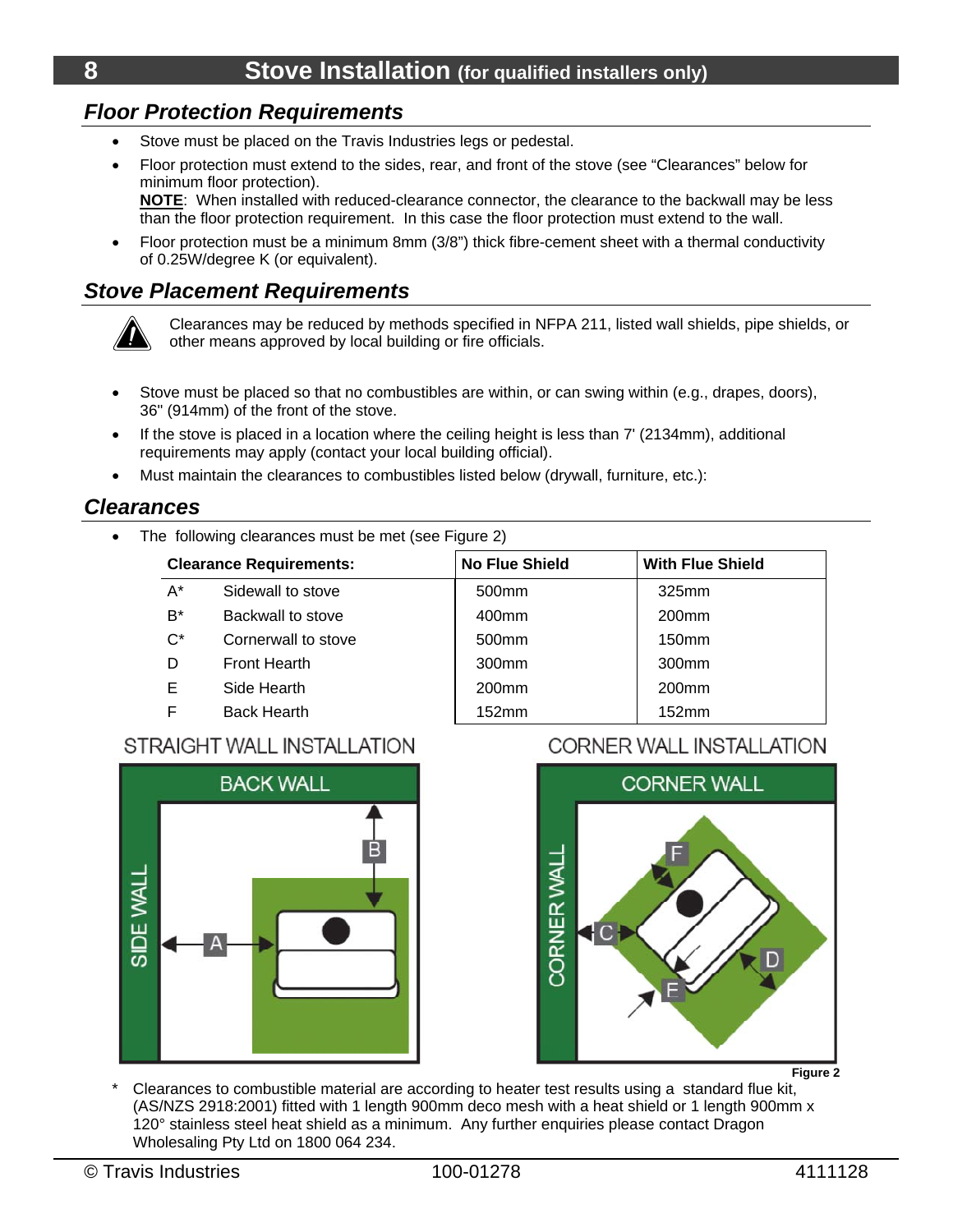#### *Chimney Connector Requirements*

- The chimney connector must be 6" (150mm) diameter and stainless steel. NOTE: Aluminum or galvanized steel is not allowed – these materials cannot withstand the flue temperatures and may give off toxic fumes when heated.
- Chimney connector is required from the flue collar of the stove to the factory-built chimney (see Figure 4) or masonry chimney (see Figures 13, 14, and 15).
- The chimney connector may not pass through a ceiling, attic, roof, closet, or any other concealed space (use listed UL 103 HT chimney – see "Chimney Requirements for details). **DO NOT USE CONNECTOR PIPE AS CHIMNEY**.
- The chimney connector should be as short and direct as possible. No more than 180 $^{\circ}$  of elbows (two 90 $^{\circ}$  elbows, or two 45 $^{\circ}$  & one 90 $^{\circ}$  elbow, etc.) may be used for the entire system (connector and chimney). Horizontal runs should slope upwards 1/4" (6mm) per foot (305mm) and be a maximum 36" long (914mm).
- The chimney connector must be installed with the crimped end pointing downwards (see Figure 3). This prevents creosote from leaking to the exterior of the pipe.



**Figure 3** 

The chimney connector must be fastened to the stove and each adjoining section (and chimney).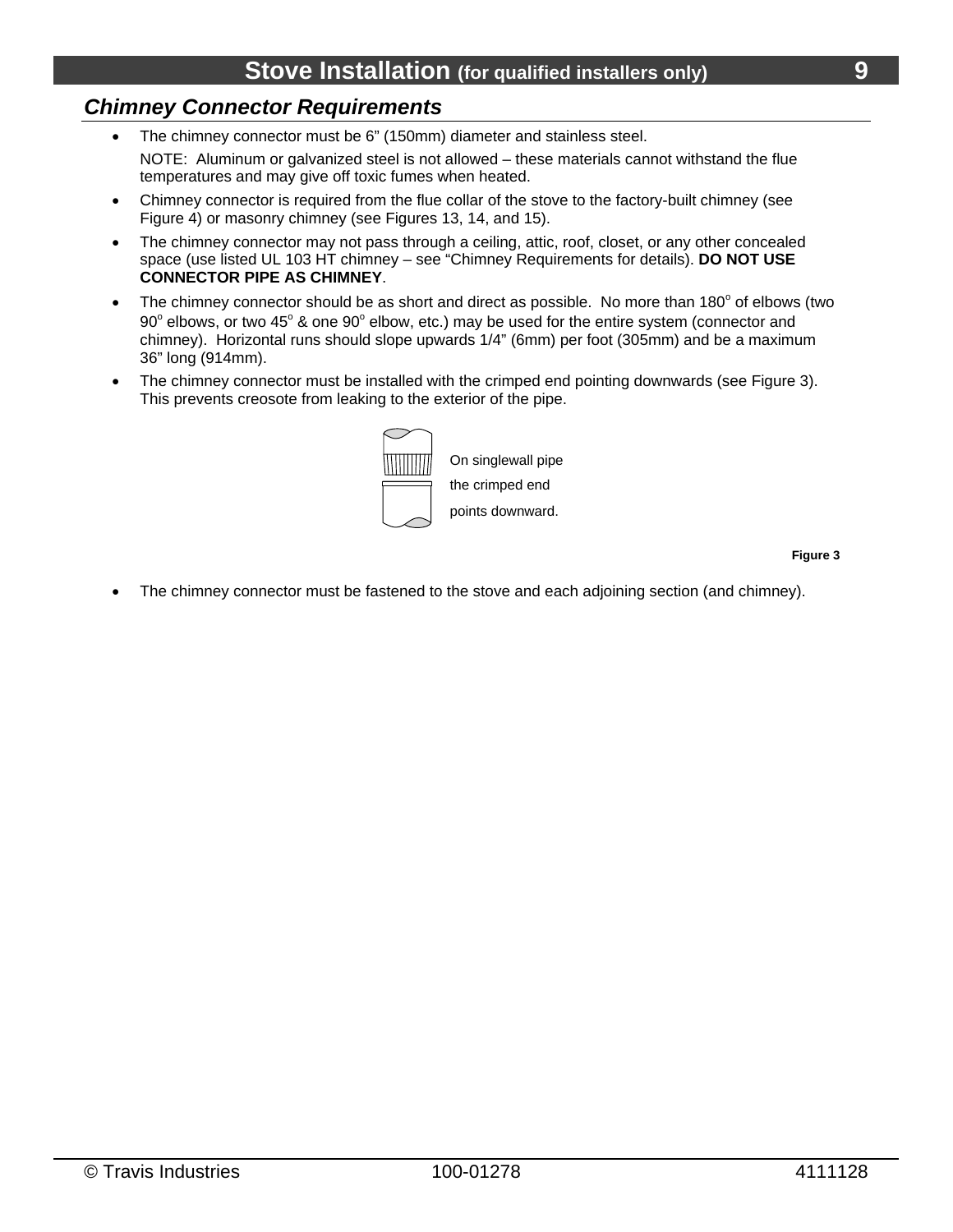#### *Chimney Requirements*

- DO NOT CONNECT THIS UNIT TO A CHIMNEY FLUE SERVING ANOTHER APPLIANCE.
- DO NOT CONNECT TO OR USE IN CONJUNCTION WITH ANY AIR DISTRIBUTION DUCTWORK UNLESS SPECIFICALLY APPROVED FOR SUCH INSTALLATIONS.
- IN CANADA: This appliance must be connected to a factory-built chimney conforming to CAN/ULC-S629, Standard for 650ºC Factory-Built Chimneys.
- UL 103 HT Chimney must be used from the first ceiling or floor penetration to the chimney cap.
- Use 6" diameter type UL 103 HT chimney from one manufacturer (do not mix brands) or code approved masonry chimney with a flue liner.
- Chimney must be fastened to each adjoining section.
- Follow the chimney manufacturer's clearances and requirements.
- Use the chimney manufacturer's fire stops, attic guards, roof supports, and flashings when passing through a ceiling.
- No more than 180 $^{\circ}$  of elbows (two 90 $^{\circ}$  elbows, or two 45 $^{\circ}$  and one 90 $^{\circ}$  elbow, etc.) may be used for the entire system (connector and chimney).

NOTE: Additional elbows may be allowed if draft is sufficient. Whenever elbows are used the draft is adversely affected. Additional chimney height may be required to boost draft.



**Figure 4** 

**Drafting Performance**  This appliance relies upon natural draft to operate. External forces, such as wind, barometric pressure, topography, or factors of the home (negative pressure from exhaust fans, chimneys, air infiltration, etc.), may adversely affect draft. Travis Industries cannot be responsible for external forces leading to less than optimal performance.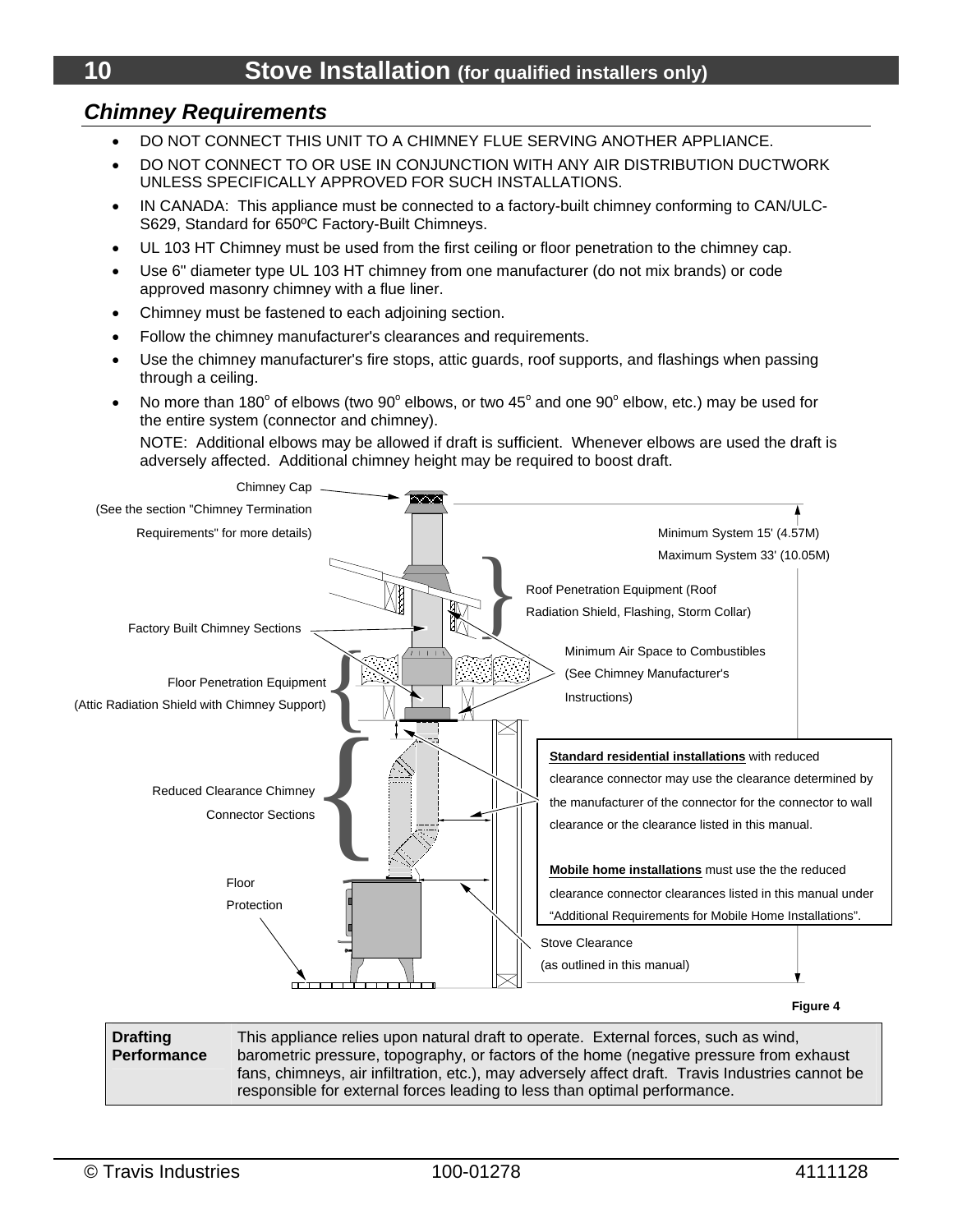# *Chimney Termination Requirements*

- Must have an approved cap (to prevent water from entering).
- Must not be located where it will become plugged by snow or other material.
- Must terminate at least 3' (914mm) above the roof **and** at least 2' (610mm) above any portion of the roof within 10' (3.04M) - see Figure 5.



#### *Outside Air Requirements*

- Required for mobile homes & in certain localities (check with building officials).
- Must not be drawn from an enclosed space (garage, unventilated crawl space).
- Requires the optional outside air connector or pedestal.
- Air duct maximum length is 15' (4.57M) with a minimum cross-section of 16 square inches (10404mm) or 6' (1.82M) with a minimum cross section of 7 square inches (4489mm).

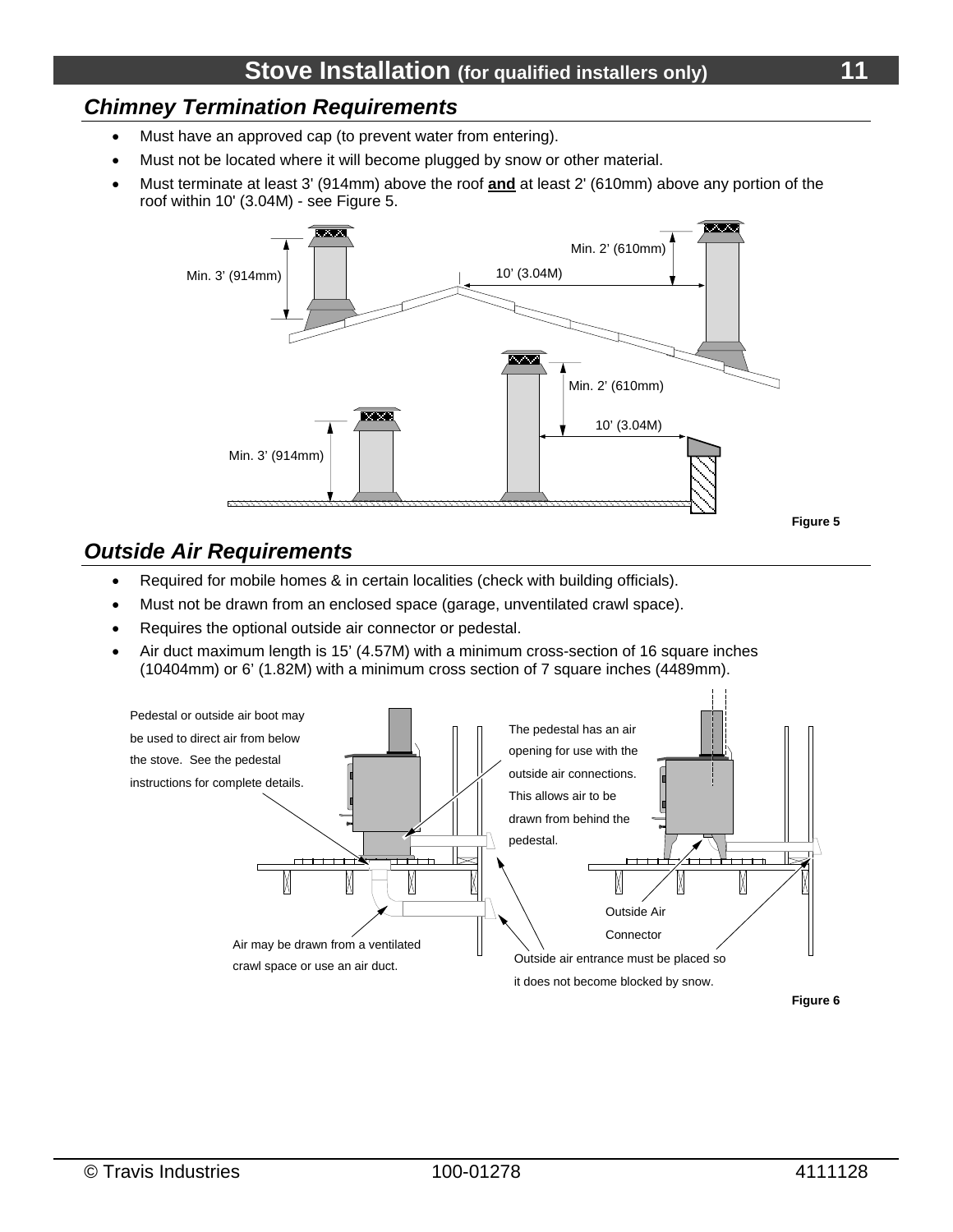# **12 Stove Installation** (for qualified installers only)

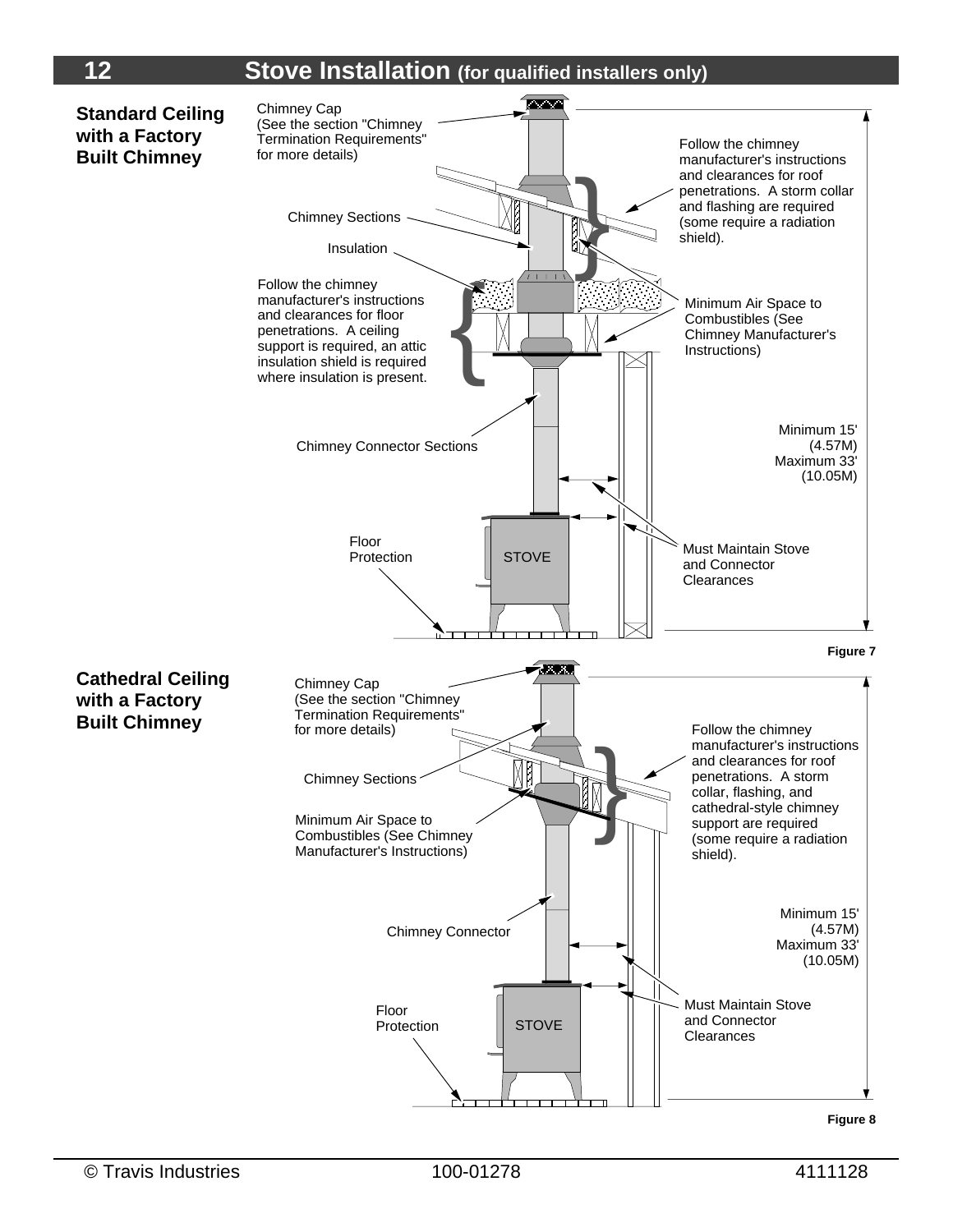#### **Exterior Factory Built Chimney**

#### **NOTE:**

Exterior chimneys are subject to greater moisture and creosote accumulation due to the lower temperatures. An insulated chase will reduce these accumulations (the proper clearances to the chimney must be maintained).



**Hearth Stove Positive Connection** 

#### **NOTE**:

Most factory-built chimney manufacturers make stainless steel chimney liners, either flexible or rigid. This provides a wide variety of installation options. Make sure to follow the manufacturer's instructions for installation and support.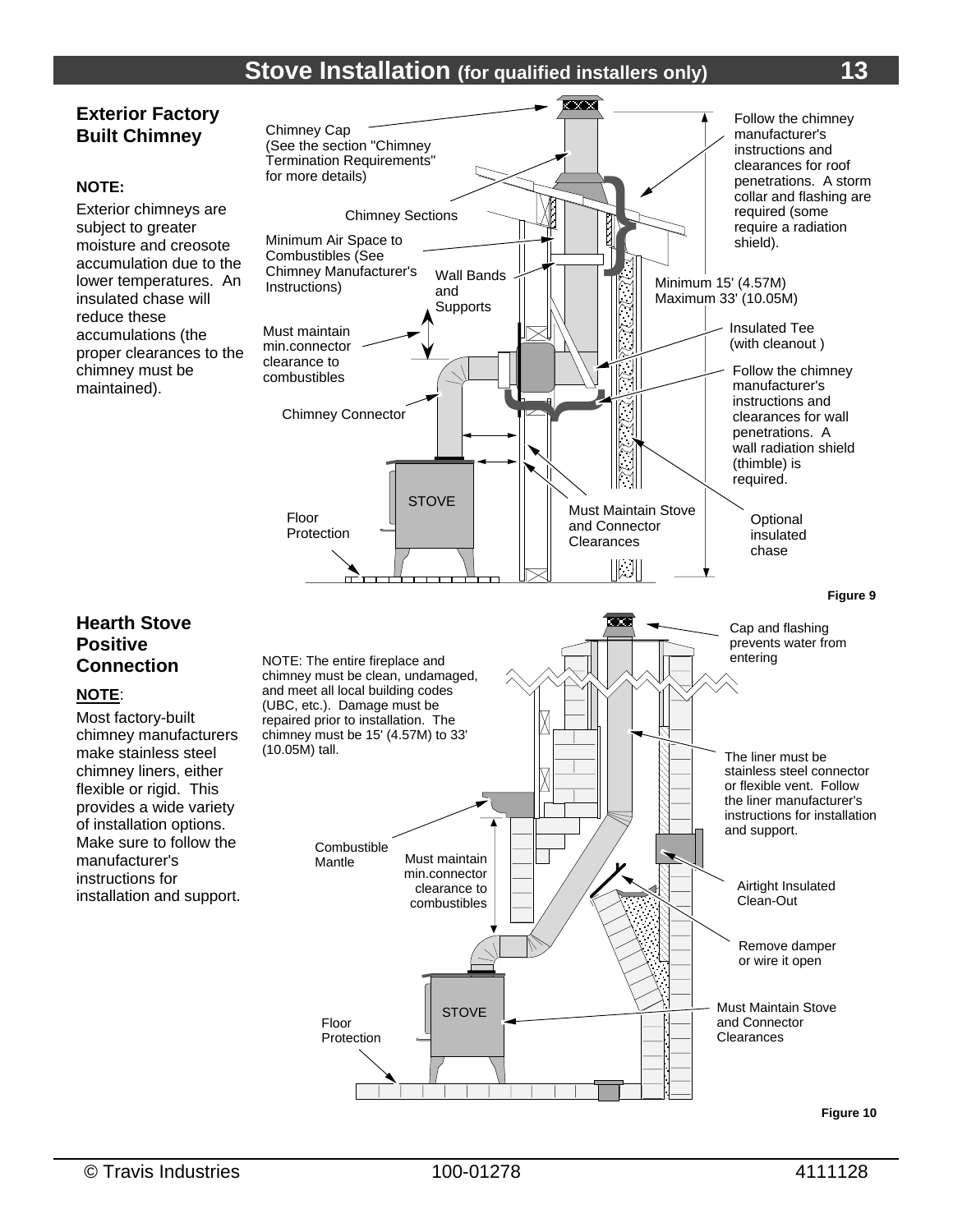#### **Interior or Exterior Masonry Chimney**

#### **NOTE:**

This type of installation is not allowed in Canada.

#### **NOTE:**

This type of installation requires a UBC approved masonry connector, an NFPA 211 approved method, or a method approved by local jurisdictions.

NOTE: The chimney must have a clay tile liner. If it does not, the installation must use a positive connection (full reline). The entire fireplace and chimney must be clean, undamaged, and meet all local building codes (UBC, etc.). Damage must be repaired prior to installation. The chimney must be 15' (4.57M) to 33' (10.05M) tall.

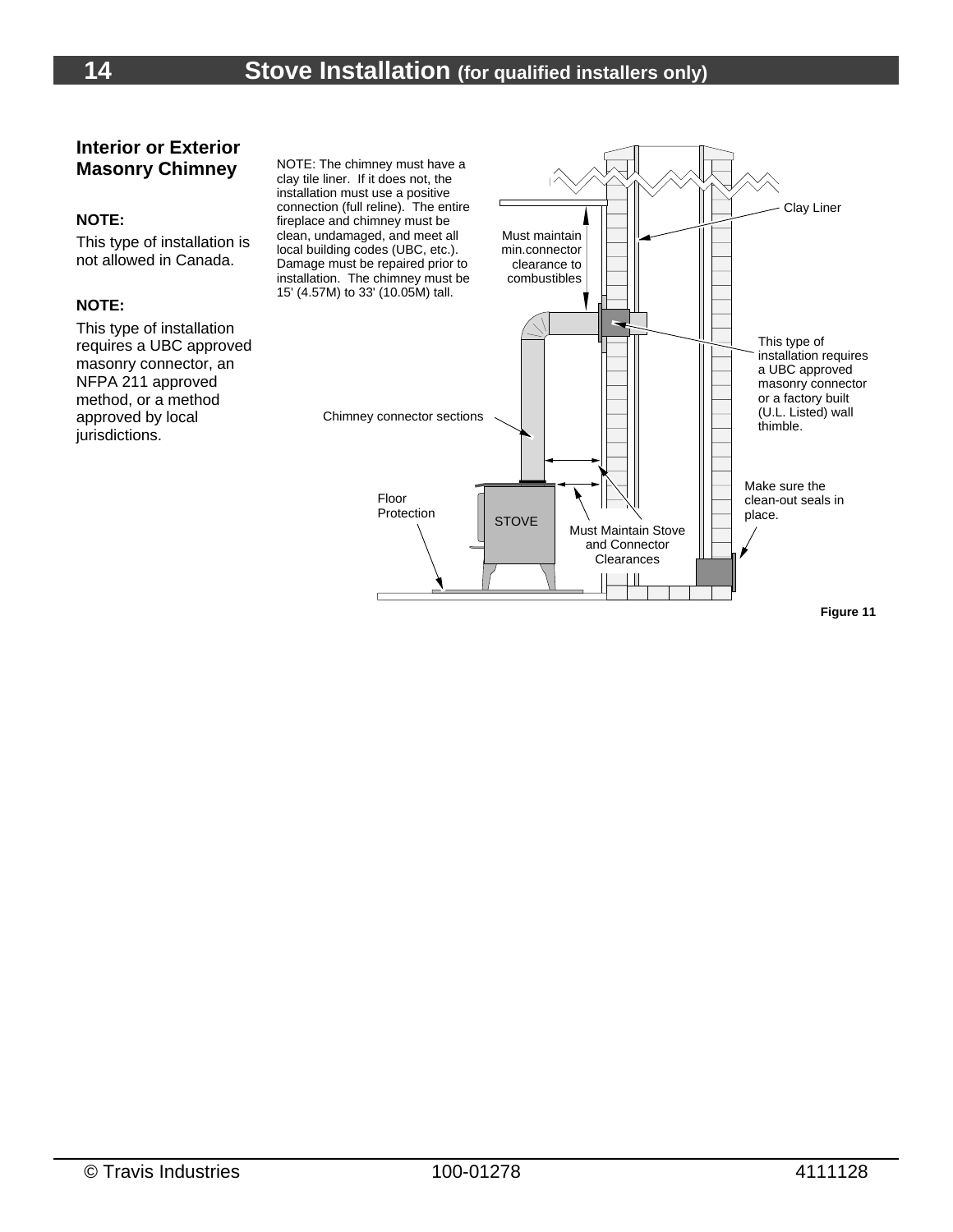# **SAFETY NOTICE:**

**Please read this entire manual before you install and use your new room heater. Failure to follow instructions may result in property damage, bodily injury, or even death. Contact local building or fire officials about restrictions and installation inspection requirements in your area.**

#### *Planning the Installation*



We suggest that you have an authorized Travis Industries dealer install your fireplace insert. If you install the fireplace insert yourself, your authorized dealer should review your installation plans.

Check with local building officials for any permits required for installation of this fireplace insert and notify your insurance company before proceeding with installation.

#### **Preparation for Installation**

- Check for damage to the exterior of the fireplace insert (dents should be reported, scratches can be fixed by applying touch-up paint).
- Check the interior of the firebox (replace cracked firebrick and make sure baffle is in place).



The fireplace insert can be lightened by removing the firebricks and baffle - replace before operation.

#### **Additional Accessories Needed for Installation**

Door (shipped separately)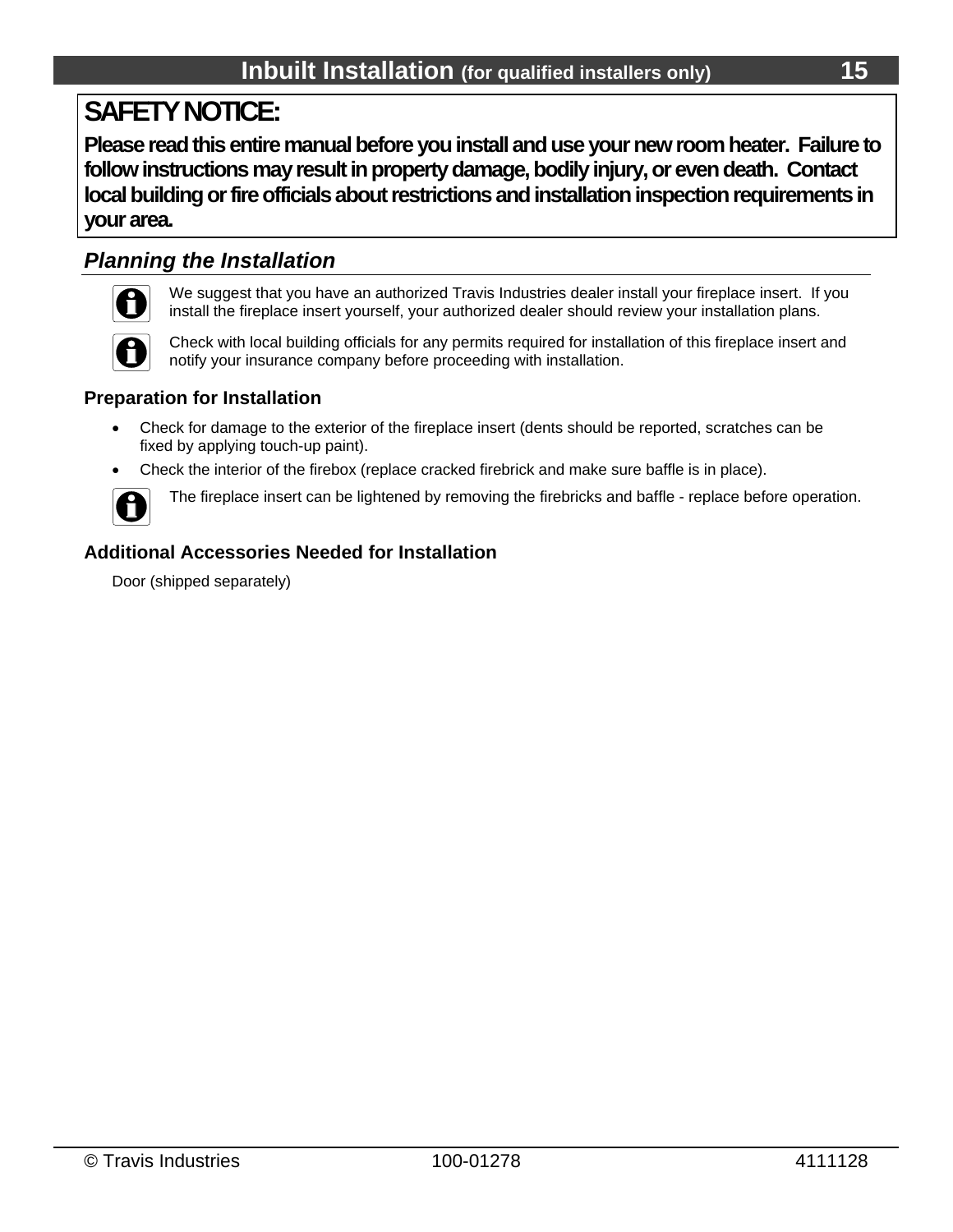#### *Fireplace Requirements*

Figure 12 shows the minimum size requirements for the type of fireplace used.

| <b>Minimum Fireplace Size</b> |                      | <b>Masonry Fireplace</b> |
|-------------------------------|----------------------|--------------------------|
| е                             | Depth                | 350 <sub>mm</sub>        |
|                               | <b>Width (front)</b> | 620mm                    |
| g                             | Width (rear)         | 620mm                    |
|                               | Height (front)       | 550 <sub>mm</sub>        |



#### *Fireplace Altered Tag*

Attach the "This fireplace has been altered..." plate to the fireplace (use two screws or other suitable method). You may wish to place it in a location where it will be covered by the surround panels.



### *Hearth Requirements*

- Non-combustible hearth must extend 12" (300mm) in front of the insert and 4.625" (118mm) from both sides of the insert
- When installed over a timber floor: Hearth must be a minimum of 75mm of noncombustible masonry with 16mm of FC sheet along with offcuts to provide air flow (see illustration to the right).
- When installed over a cement floor: Hearth must be non-combustible.

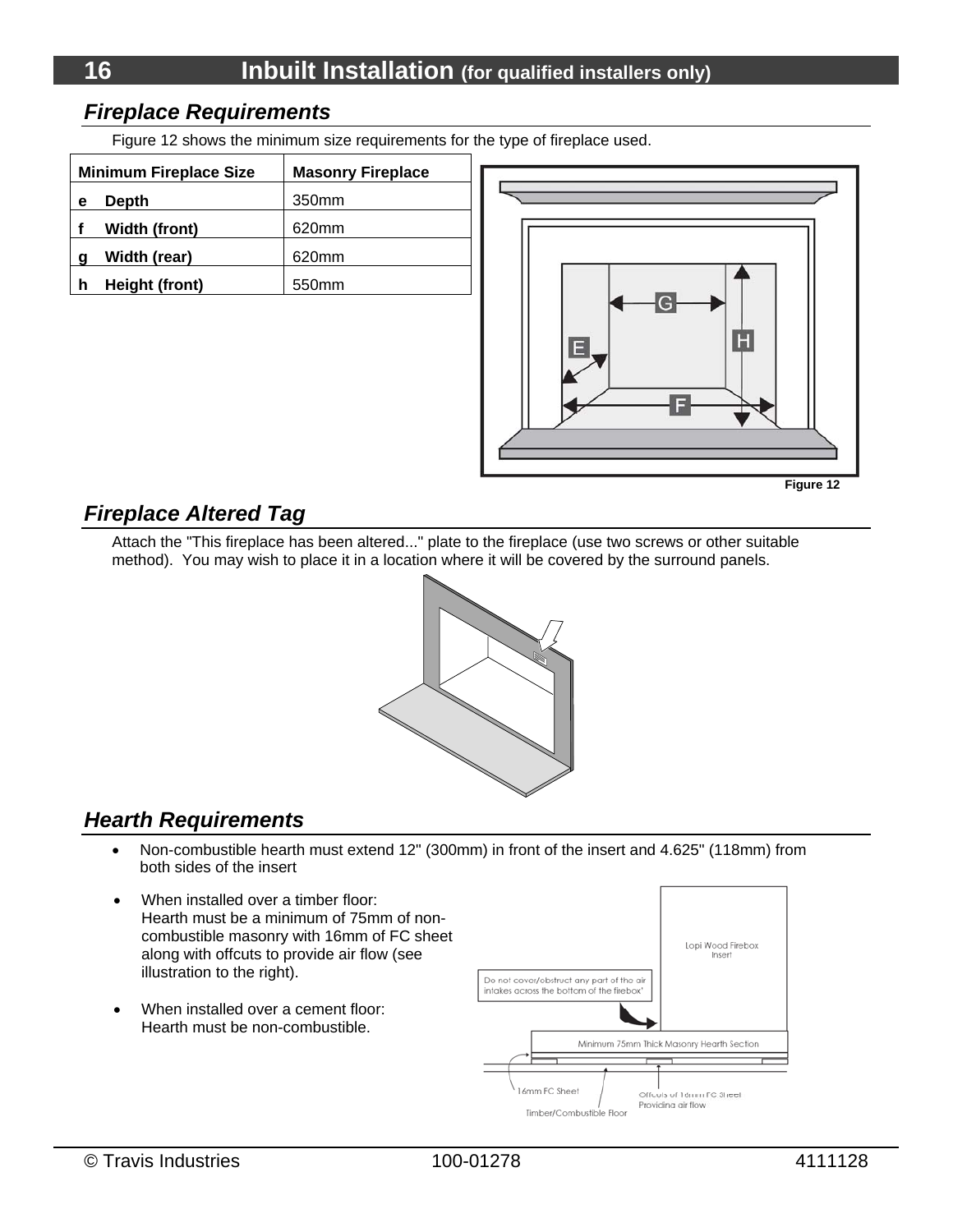#### *Insert Placement Requirements*

- The insert must be placed so that no combustibles are within, or can swing within (e.g. drapes, doors), 36" (915mm) of the front of the insert
- Insert and hearth must be installed on a level, secure floor
- The minimum clearances, facing, and hearth requirements in Figure 13 must be met.

| <b>Minimum Clearances</b>                | <b>Masonry Fireplace</b> |
|------------------------------------------|--------------------------|
| Mantel<br>(combustible)                  | 394mm                    |
| <b>b</b> Top Facing<br>(non-combustible) | 305mm                    |
| c Side Facing<br>(non-combustible)       | 241mm                    |
| Sidewall                                 | 330mm                    |





#### *Masonry Fireplace Requirements*

- Chimney must have a clay tile liner or a stainless steel liner (positive connection)
- Entire fireplace, including chimney, must be clean and undamaged. Any damage must be repaired prior to installation of the insert
- Chimney height: 15' (4.5M) minimum; 33' (10M) maximum (measured from the base of the insert).
- Entire fireplace, including chimney, must meet local building requirements

#### *Drafting Performance*

This appliance relies upon natural draft to operate. External forces, such as wind, barometric pressure, topography, or factors of the home (negative pressure from exhaust fans, chimneys, air infiltration, etc.), may adversely affect draft. Travis Industries cannot be responsible for external forces leading to less than optimal performance.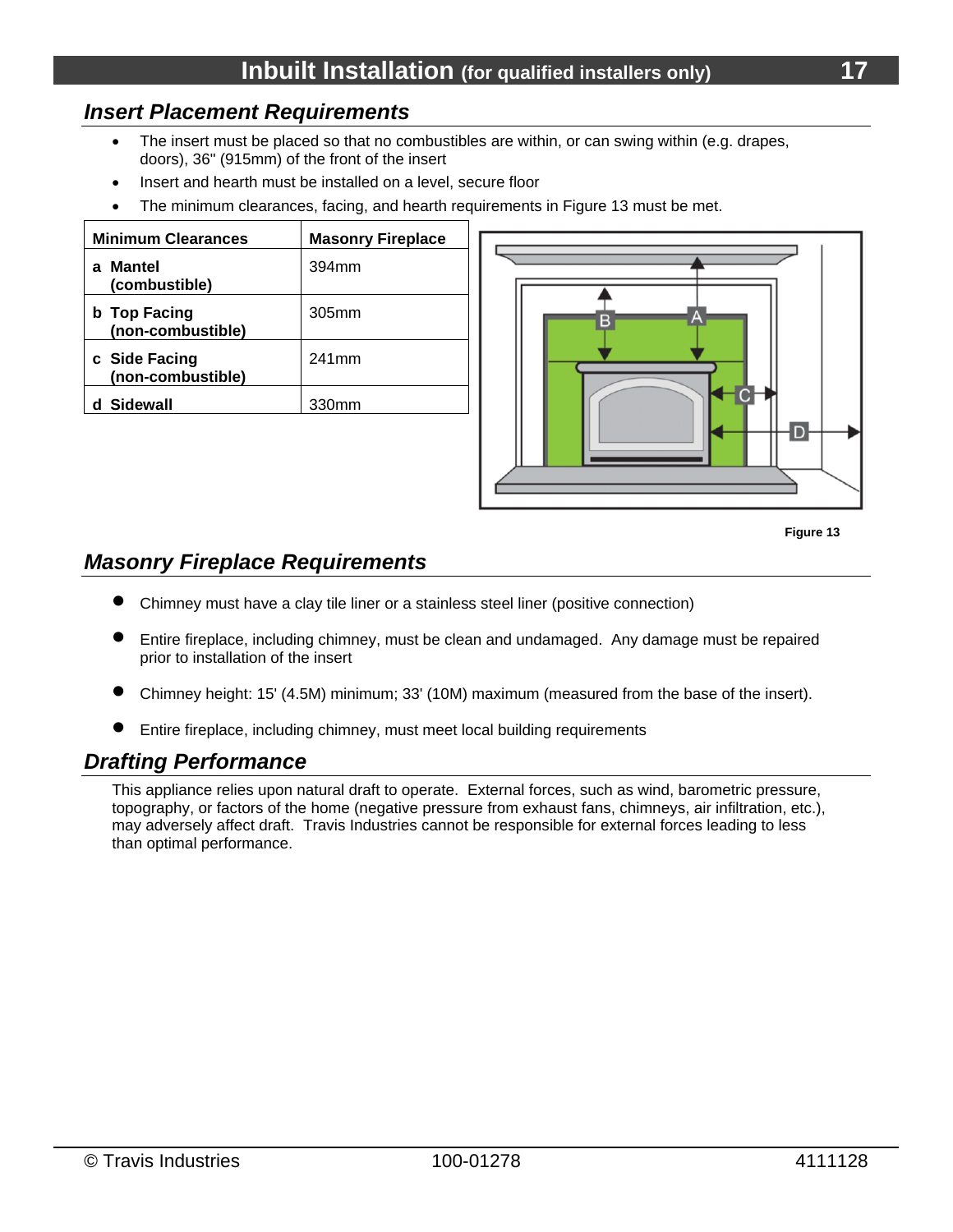#### *Leveling Bolt Installation*

Two leveling bolts are included to level the insert if the fireplace has a stepped-up hearth. To install, raise the rear of the insert up and insert the leveling bolts into the holes in the rear corners of the insert. Adjust the bolts until they extend the same height as the hearth steps up. After the insert is installed, fine-tune the leveling bolts to level the insert.



#### *Flue Installation*

- The flue must be 6" (150mm) diameter stainless steel.
- Use a starter section and screws to secure the flue to the insert.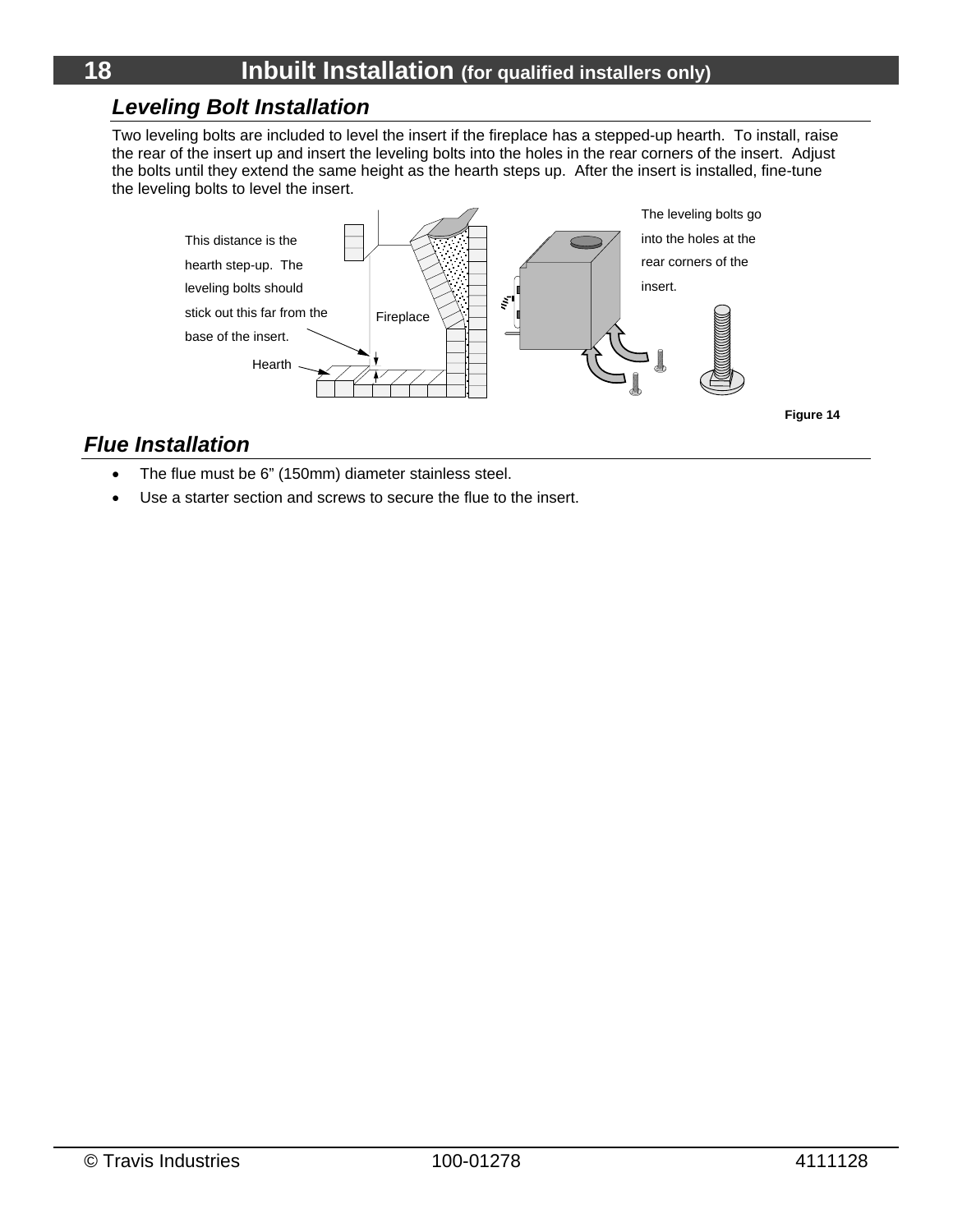#### *Block-Off Plate Installation*

Whenever this appliance is installed with a direct connection a block-off plate, or other non-combustible seal-off device (e.g. damper adapter), will need to be installed. This device is used to seal the chimney, insuring no smoke enters the home and providing the chimney system with a seal to promote draft. The directions below detail the steps for construction and installation of a block-off plate.

- Determine a location for the block-off plate at the top of the firebox below the damper area (make it high enough to allow installation of the connection pipe). The location should be level and in an area where it can be mounted easily. Measure the width at the rear ("A") and front ("B") of the firebox at the height where the block-off plate will be installed (see Figure 15). Then measure the depth of the location where the block-off plate will be installed ("C").
- Make a cardboard template of the measurements, but add a 2" (50mm) flange to each side. This flange will be used to mount the block-off plate to the inside of the firebox. Bend the flanges downwards on the template and place it inside the fireplace. If the template fits correctly in its planned location, go to the next step. If it does not, make a new template with the appropriate corrections until it fits correctly.
- With the template in place, mark the location of the flue (see "Dimensions" on page **Error! Bookmark not defined.**). This location approximates the center of the flue when the insert is in place (a slight offset may occur based upon insert and block-off plate placement). Remove the template and cut a 6-1/4" diameter hole centered on this mark.
- Make the block-off plate of 24 gage or thicker steel to match the template. Drill two holes in each flange for mounting the plate.
- Mount the block-off plate using masonry screws.
- Insulate the block-off plate using high-temperature fiberglass insulation (Kaowool® or equivalent) and furnace cement (allow the cement to dry for at least 24 hours before burning).
- After placing the appliance and installing the pipe through the block-off plate, use hightemperature fiberglass insulation and furnace cement to seal any cracks between the pipe and block-off plate.

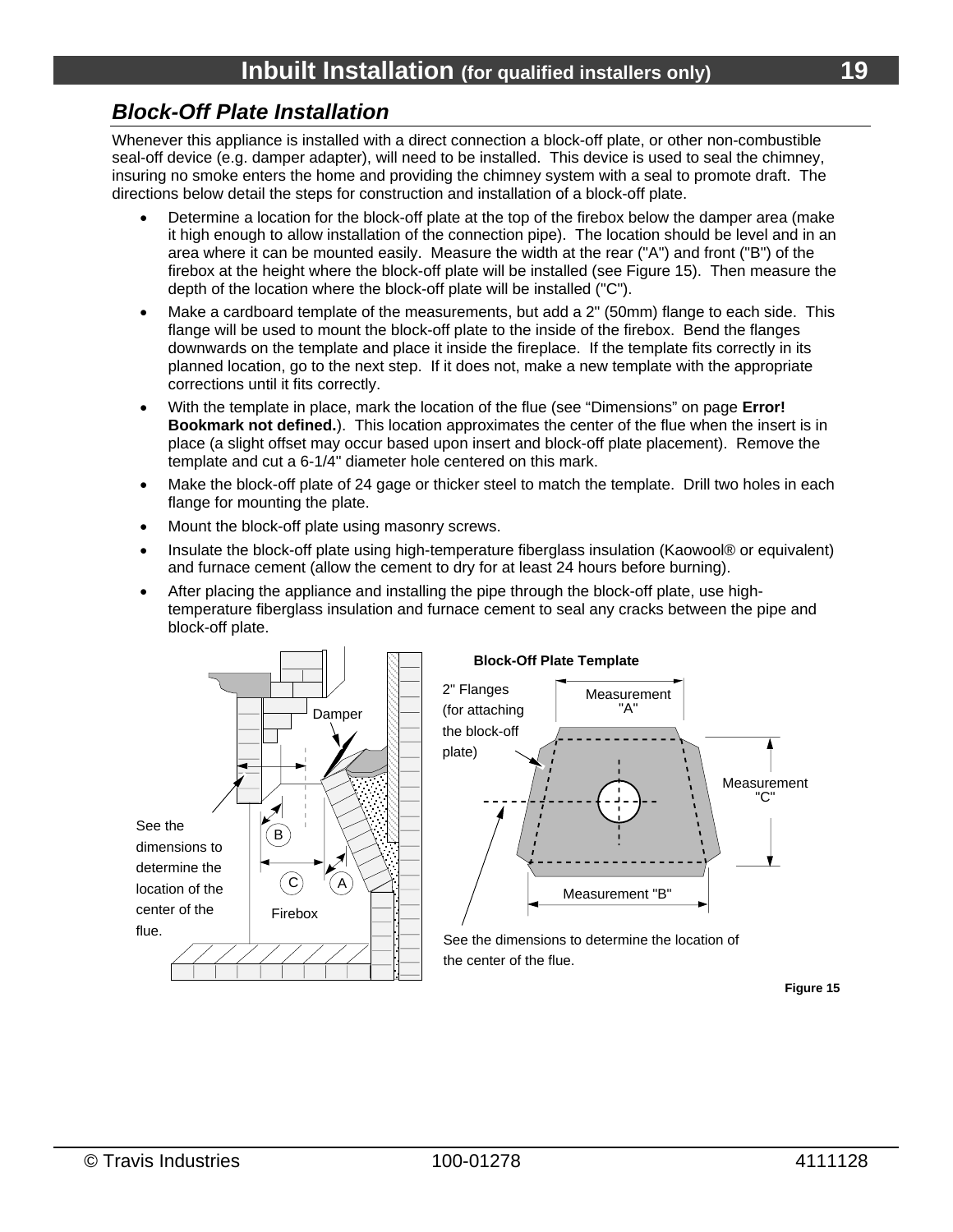# **20 Inbuilt Installation (for qualified installers only)**

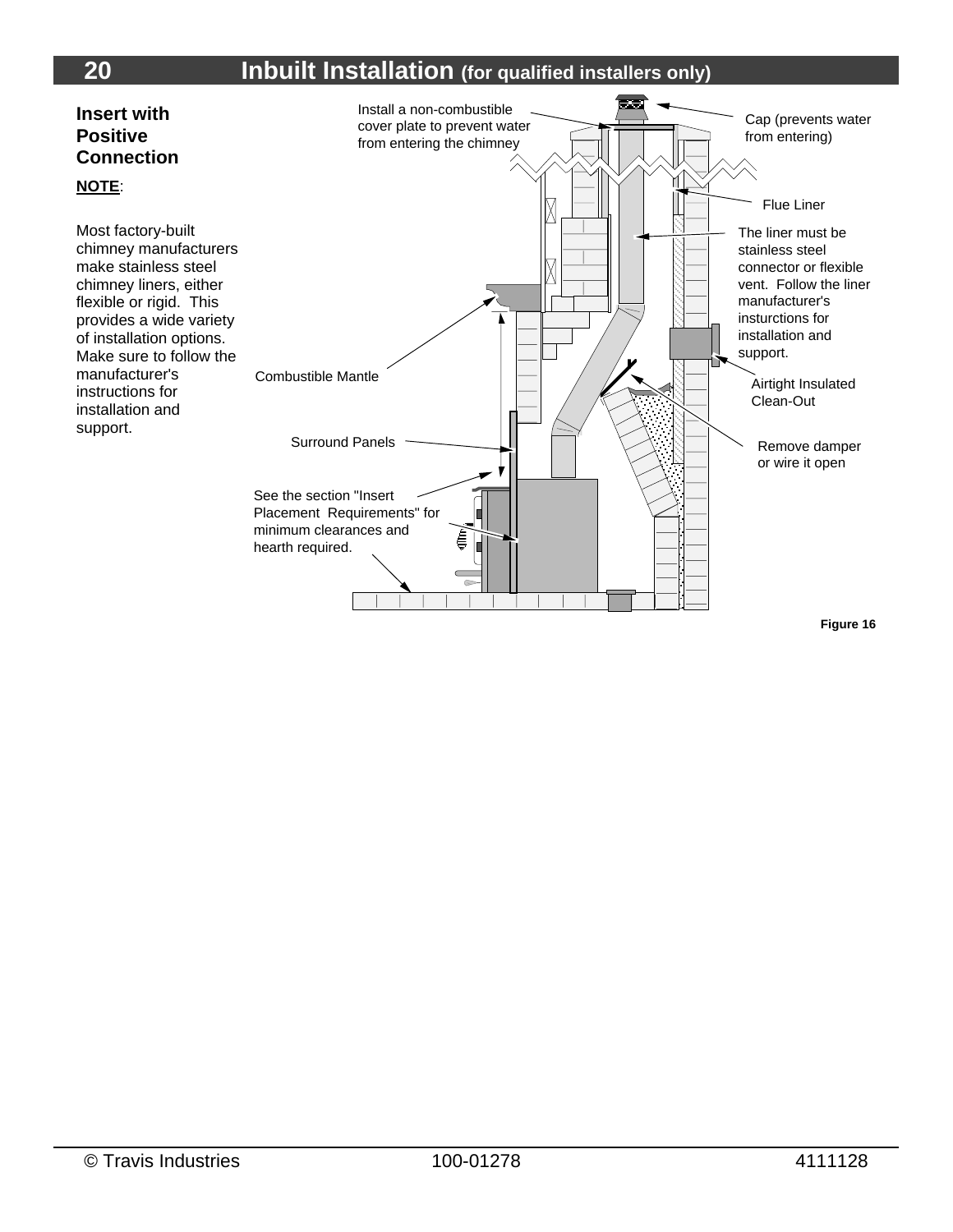#### *Safety Notice*



If this appliance is not properly installed, a house fire may result. For your safety, follow the installation directions. Contact local building or fire officials about restrictions and installation inspection requirements in your area.



Read and follow all of the warnings on pages 4 and 5 of this manual.

#### *Before Your First Fire*

#### **Verifying the Installation**

Before starting the stove, verify that the stove is properly installed and all of the requirements in this manual have been followed.



Keep all flammable materials 910mm away from the front of the stove (drapes, furniture, clothing, etc.).

#### **Curing the Paint**

This heater uses a heat-activated paint that will emit some fumes while starting the first fire. Open doors and windows to the room to vent these fumes. This typically lasts two to four hours. You may also notice oil burning off of the interior of the heater. This rust-stopping agent will soon dissipate.

**Door Gasket** - The door gasket might adhere to the paint on the front of the heater. Leave the door slightly ajar for the first fire and be careful when opening the door after the first fire.



#### **Over-Firing the Stove**

This stove was designed to operate at a high temperature. But due to differences in vent configuration, fuel, and draft, this appliance can be operated at an excessive temperature. If the stovetop or other area starts to glow red, you are over-firing the stove. Shut the air control down to low and allow the stove to cool before proceeding.



Over-firing may lead to damage of plated surfaces. If you are uncertain of over-firing conditions, we suggest placing a stove thermometer (e.g., Rutland® Model 710) directly over the door on the stovetop temperatures exceeding 800° are generally considered over-firing and will void the warranty.

#### *Opening the Door*



The door becomes hot during use. Use a glove to open the door if the handle is hot.

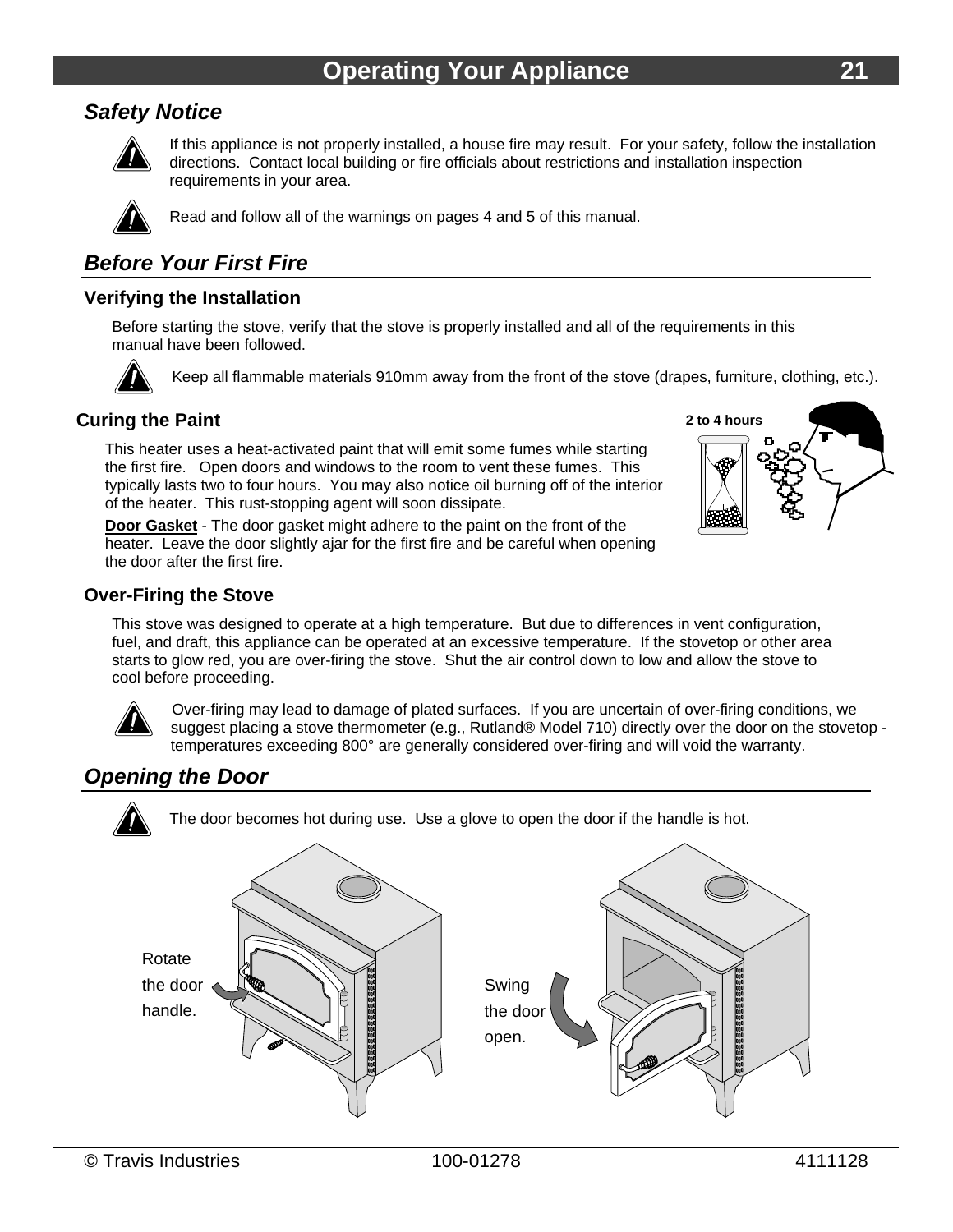#### *Starting a Fire*

Since the dawn of time man has debated the best way to start a fire. Some use the boy-scout "tee-pee", some prefer the "tic-tac-toe" stack. Either way, review the hints and warnings below to ensure proper fire starting.

 Make sure the air control and is pushed in. If additional air is needed, open the doors 1/4" during the first five minutes of start-up.



**Never** use gasoline, gasoline-type lantern fuel, kerosene, charcoal lighter fluid, or similar liquids to start or "freshen up" a fire in this stove. Keep all such liquids well away from the stove while it is in use.



H

If using a firestarter, use only products specifically designed for stoves - follow the manufacturer's instructions carefully.

If the smoke does not pass up the chimney, ball up one sheet of newspaper, place it in the center of the firebox and light it. This should start the chimney drafting (this eliminates "cold air blockage").

Use plenty of kindling to ensure the stove reaches a proper temperature. Once the kindling is burning rapidly, place a few larger pieces of wood onto the fire.

#### **Starting a "Top-Down Fire"**

One particularly successful method for starting a fire is to stack several large pieces of wood in the center of the stove (see the illustration to the right). Then place a several wads of newspaper in the center with kindling on top. When you light the newspaper this "top-down" fire will burn its way to the center, igniting the larger pieces. With some practice, this method should work for you.

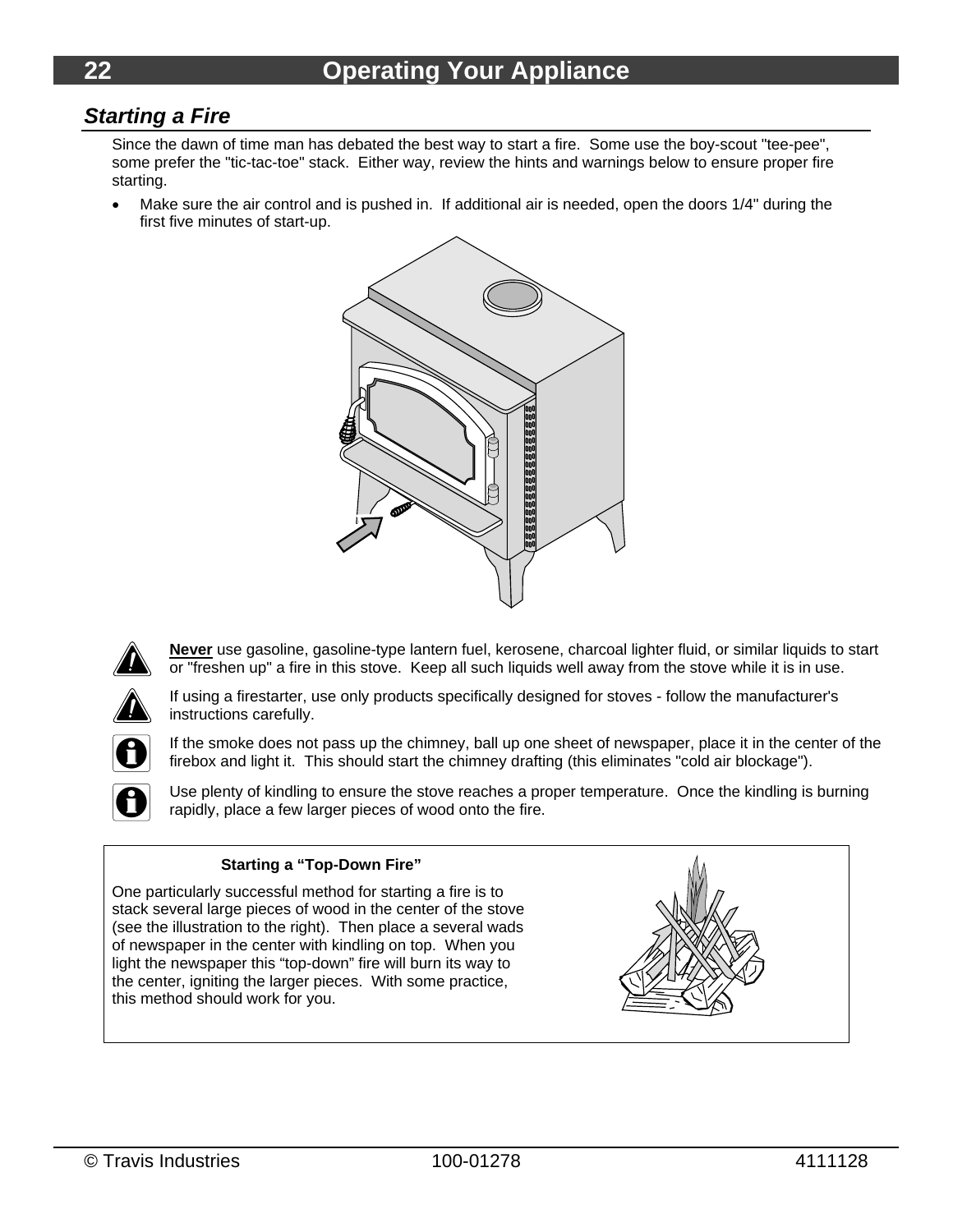#### *Adjusting the Burn Rate*

Use the air control slider to control the burn rate of the stove. See the illustration below for details.



**Approximate Air Control Settings** 

| APPI VAIHUUV AII VOHUVI OUUHIYJ | Overnight Burn   | Fully out to 7.1mm open         |
|---------------------------------|------------------|---------------------------------|
|                                 | Medium Burn      | 7.1mm to 7.9mm open             |
|                                 | Medium High Burn | 7.9mm to 11.1mm open            |
|                                 | High Burn        | 11.1mm open top pushed fully in |



The air control becomes hot during operation - use gloves or a tool to prevent burns.

The air control may take several minutes to influence the burn rate. When making adjustments, you may wish to let the stove burn for 10 minutes to gauge performance.

#### *Ash Removal*



Ashes should be placed in a metal container with a tight fitting lid. Other waste is not placed in this container. The closed container of ashes should be placed on a non-combustible floor or on the ground, away from all combustible materials, pending final disposal. If the ashes are disposed of by burial in soil or otherwise locally dispersed, they should be retained in the closed container until all cinders have thoroughly cooled.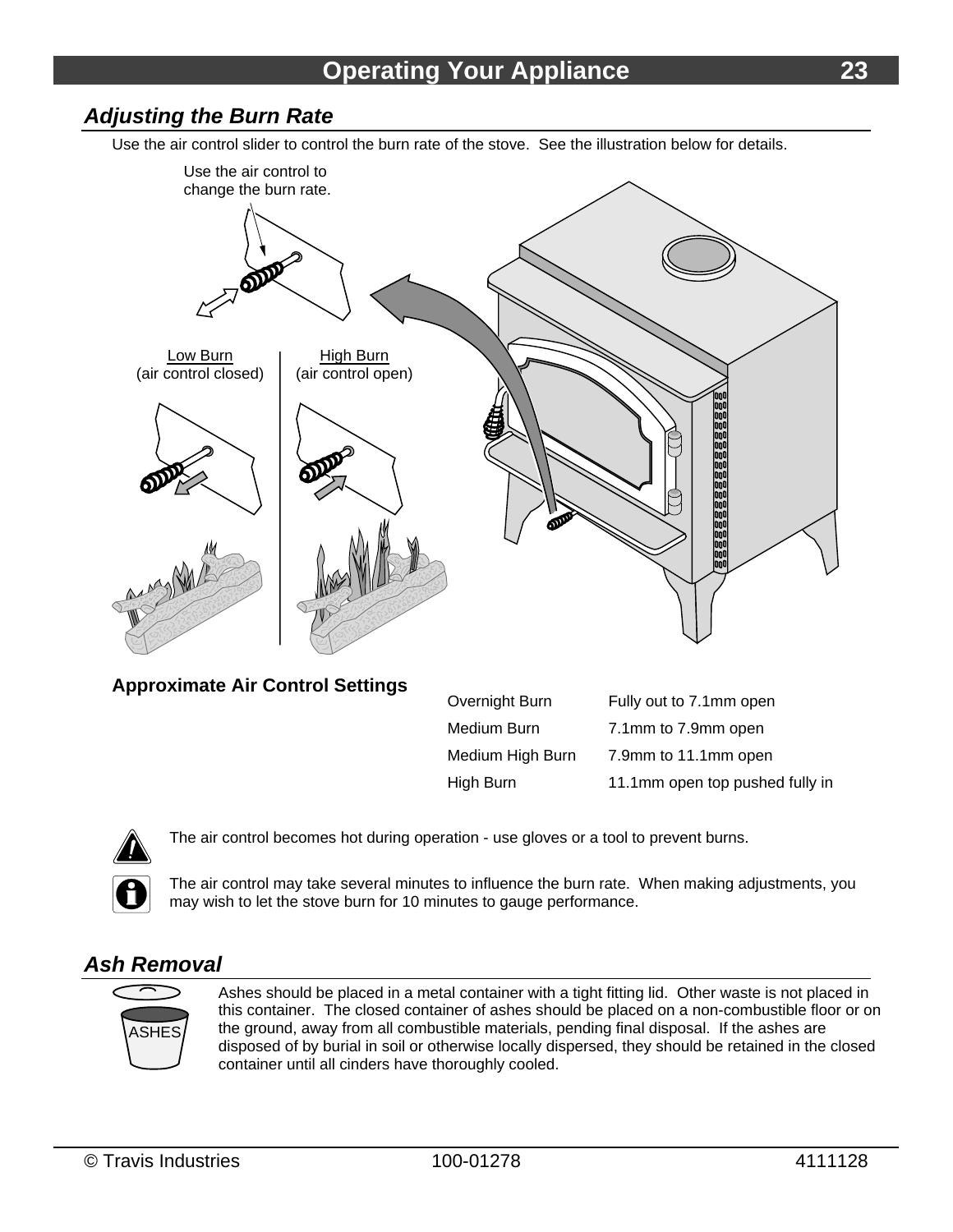# **24 Operating Your Appliance**

#### *Optional Blower Operation*

The blower is available to assist the convection chamber in distributing heat to your home. The directions below detail the options you have with the blower and the best method for operation.





The blower may be used to affect heat output (i.e., to reduce heat output, turn the blower down).



*Route the power cord in a location where it will not come in contact with the appliance or become hot.* 

#### *Re-Loading the Stove*

Follow the directions below to minimize smoke spillage while re-loading the stove.

- **1** Open the air control all the way (push it in). Open the bypass (if applicable).
- **2** Open the door slightly. Let the airflow inside the firebox to stabilize before opening the doors fully.
- **3** Load wood onto the fire.

#### *Overnight Burn*

This stove is large enough to accommodate burn times up to eight hours. Follow the steps below to achieve an overnight burn.

- **1** Move the air control to high burn and let the stove become hot (burn for approximately 15 minutes).
- **2** Load as much wood as possible. Use large pieces if possible.
- **3** Let the stove burn on high for 15 minutes to keep the stove hot, then turn the air control to low.
- **4** In the morning the stove should still be hot, with embers in the coal bed. Stir the coals and load small pieces of wood to re-ignite the fire, if desired.



Differences if chimney height and draft may lower overall burn times.

#### *Normal Operating Sounds*

#### Creaks and Clicks:

The thick steel may creak or click when the stove heats up and cools down – this is normal.

Blower Sounds:

The blower will make a slight "hum" as it pushes air through the stove.

Hint:

Make sure the leveling bolts on the legs are extended, preventing the hearth from amplifying any vibrations.

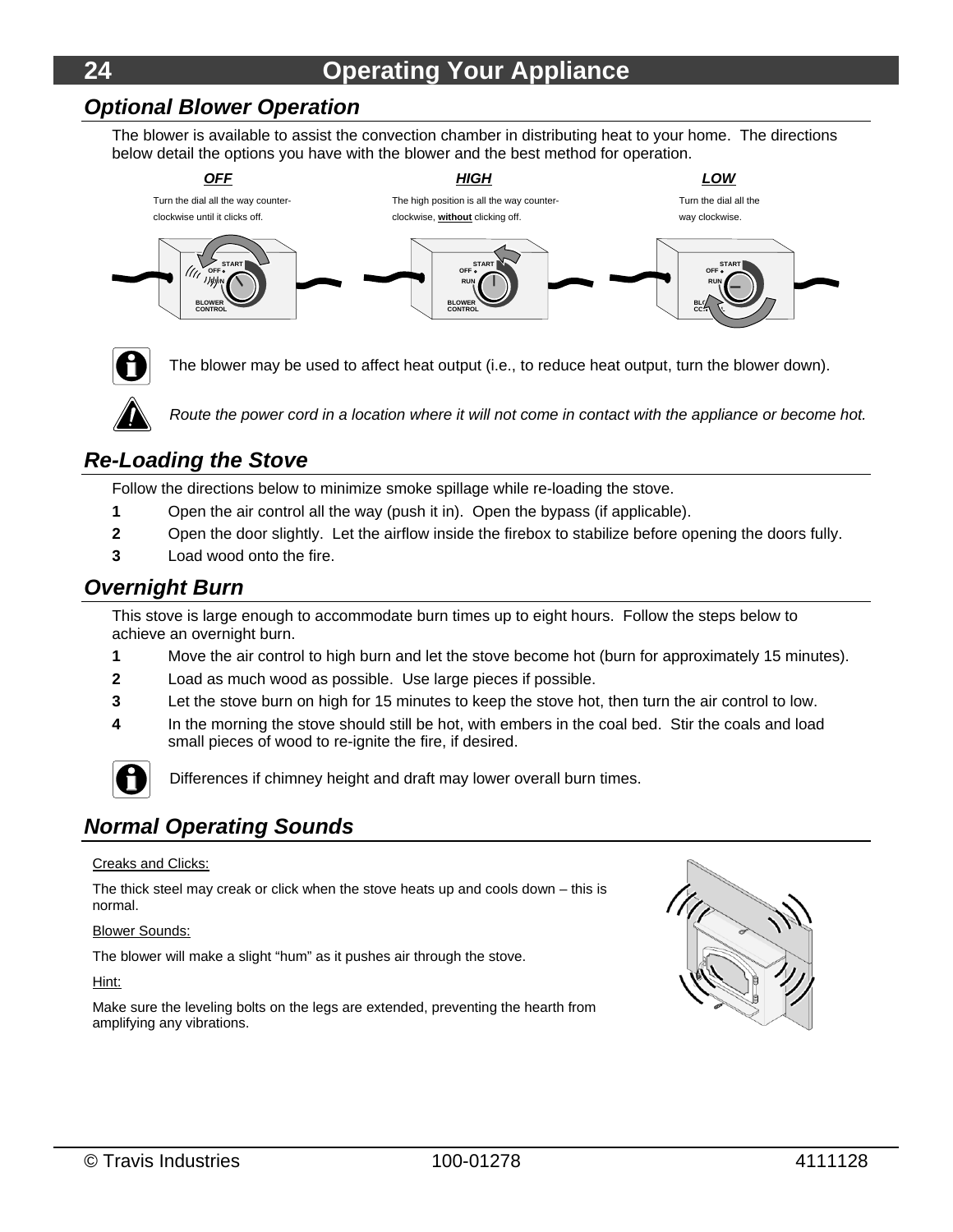#### *Hints for Burning*

- Get the appliance hot before adjusting to low burn
- Use smaller pieces of wood during start-up and high burns to increase temperature
- Use larger pieces of wood for overnight or sustained burns
- Stack the wood tightly together to establish a longer burn
- Leave a bed of ashes (13mm deep) to allow for longer burns
- Be considerate of neighbors & the environment: burn dry wood only
- Burn small, intense fires instead of large, slow burning fires when possible
- Learn your appliance's operating characteristics to obtain optimum performance

#### *Selecting Wood*

- Dry Wood is Key
- Dry wood burns hot, emits less smoke and creates less creosote.
- Testing Wood Moisture
- Split wood stored in a dry area will be fully dry within a year. This insures dry wood. If purchasing wood for immediate use, test the wood with a moisture meter. Some experienced wood burners can measure wood moisture by knocking pieces together and listening for a clear "knock" and not a "thud".



#### **Why Dry Wood is Key**

Wet wood, when burned, must release water stored within the wood. This cools the fire, creates creosote, and hampers a complete burn. Ask any experienced wood burner and he or she will agree: dry wood is crucial to good performance.

#### **Wood Cutting and Storage**

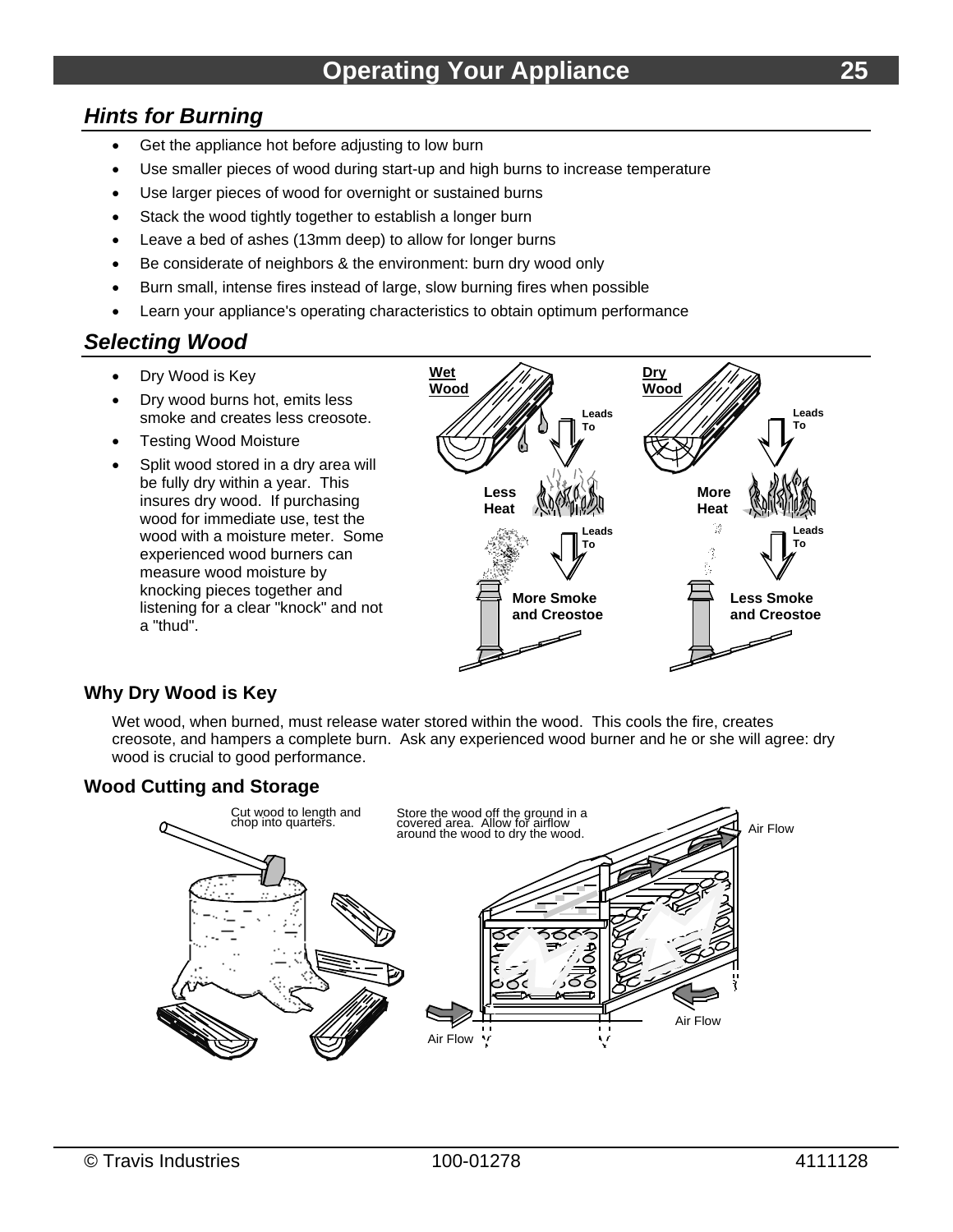# *Troubleshooting*

| <b>Problem</b>                                           | <b>Possible Cause</b>                                                                                                                                                                                                                                                                                                                                                                                                                                                                                                                                        |
|----------------------------------------------------------|--------------------------------------------------------------------------------------------------------------------------------------------------------------------------------------------------------------------------------------------------------------------------------------------------------------------------------------------------------------------------------------------------------------------------------------------------------------------------------------------------------------------------------------------------------------|
| <b>Smoke Enters Room During</b><br><b>Start-Up</b>       | Open the air control (pg. 23).<br>$\bullet$<br>Cold Air Blockage - burn a piece of newspaper to<br>$\bullet$<br>establish a draft.<br>If the flame is not getting enough air, a small crack in<br>$\bullet$<br>the door is all that is needed.                                                                                                                                                                                                                                                                                                               |
| <b>Kindling Does Not Start - Fire</b><br><b>Smolders</b> | Open the air control (pg. 23).<br>$\bullet$<br>Not enough starter paper - use additional newspaper if<br>$\bullet$<br>necessary.<br>If the flame is not getting enough air, a small crack in<br>$\bullet$<br>the door is all that is needed.                                                                                                                                                                                                                                                                                                                 |
| <b>Smoke Enters Room While Re-</b><br>Loading            | Open the air control before opening the door (pg. 23).<br>$\bullet$<br>Let the air stabilize before fully opening the door.<br>$\bullet$<br>Then open the door approximately 1 inch. Let air go<br>into the firebox for a few seconds. Once the smoke<br>appears to be flowing up the chimney consistently,<br>open the door.<br>Insufficient Draft - Chimney height and outside<br>$\bullet$<br>conditions can negatively affect draft. In these cases a<br>small amount of smoke may enter the home. Adding<br>more pipe or a draft-inducing cap may help. |
| <b>Stove Does Not Burn Hot Enough</b>                    | Wood is Wet - see the section "Selecting Wood" on<br>$\bullet$<br>page 25 for details on wood.<br>Make sure the air control is all the way open. Slide the<br>٠<br>control back and forth to insure the control is not stuck.<br>Insufficient Draft - Chimney height and outside<br>٠<br>conditions can negatively affect draft. In these cases<br>the fire may burn slowly. Adding more pipe or a draft-<br>inducing cap may help.                                                                                                                          |
| <b>Blower Does Not Run</b>                               | Stove is Not Up to Temperature - This is normal. The<br>$\bullet$<br>blower will come on when the stove is hot - usually 15<br>to 30 minutes.<br>Electricity is Cut to the Blower - Check the household<br>breaker or fuse to make sure it is operable.                                                                                                                                                                                                                                                                                                      |
| <b>Stove Does Not Burn Long</b><br>Enough                | Depending upon wood, draft, and other factors, the<br>$\bullet$<br>burn time may be shorter then stated. Make sure the<br>doors are sealing and not allowing air into the firebox -<br>See the section "Door and Glass Inspection" on page<br>28 for details.<br>Check the ash bed for coals. Often, coals are still<br>glowing under a slight bed of flyash. By raking these<br>into a pile you can re-start your stove quickly.                                                                                                                            |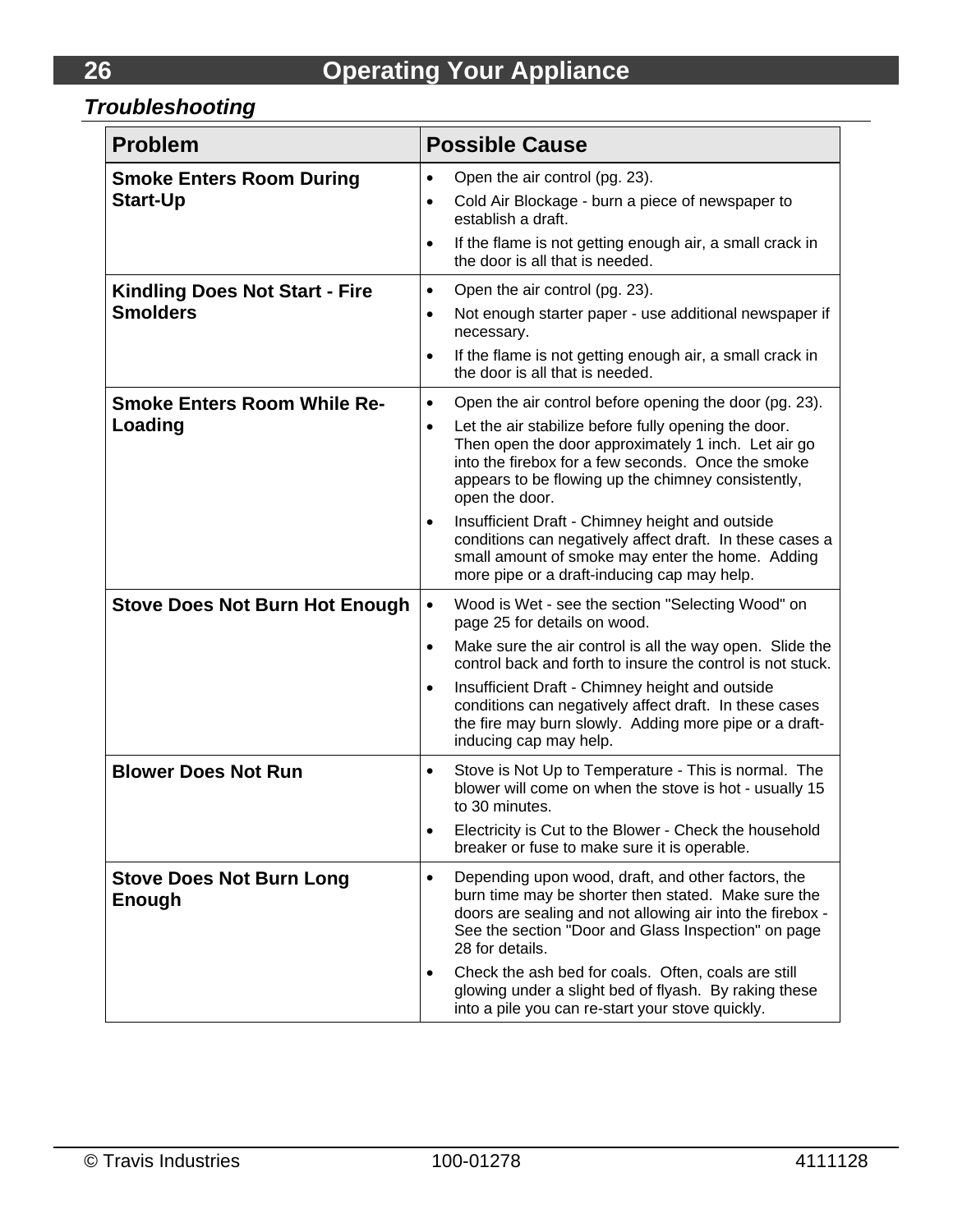# **Maintaining Your Appliance 27**



Failure to properly maintain and inspect your appliance may reduce the performance and life of the appliance, void your warranty, and create a fire hazard.



Establish a routine for the fuel, wood burner and firing technique. Check daily for creosote build-up until experience shows how often you need to clean to be safe. Be aware that the hotter the fire the less creosote is deposited, and weekly cleaning may be necessary in mild weather even though monthly cleaning may be enough in the coldest months. Contact your local municipal or provincial fire authority for information on how to handle a chimney fire. Have a clearly understood plan to handle a chimney fire.

### *Daily Maintenance (while stove is in use)*

#### **Remove Ash (if necessary)**

- Ash removal is **not** required once it builds up. A layer of ash 13mm to 25mm may be desirable because it will slow the burn rate. Generally, remove ash once it has built up over 25mm. Follow the directions below to remove ash.
	- 1 Let the stove cool completely (at least two hours after the last coal has extinguished).
	- 2 Place a cloth or cardboard protector over the hearth to catch ash and protect against scratching.
	- **3** Open the doors and scoop the ash into a metal container with a tight fitting lid. The closed container of ashes should be placed on a noncombustible floor or on the ground, away from all combustible materials, pending final disposal.





Improperly disposed ashes lead to fires. Hot ashes placed in cardboard boxes, dumped in back yards, or stored in garages, are recipes for disaster.



Wood-burning stoves are inherently dirty. During cleaning have a vacuum ready to catch spilled ash (make sure ash is entirely extinguished).

There are vacuum cleaners specifically made to remove ash (even if the ash is warm). Contact your dealer for details.

#### **Clean the Glass (if necessary)**

This appliance has an air wash to keep the glass clean. However, burning un-seasoned wood or burning on lower burn rates leads to dirtier glass (especially on the sides). Clean the glass by following the directions below. Do not use abrasive cleaners.





The glass will develop a very slight haze over time. This is normal and will not affect viewing of the fire.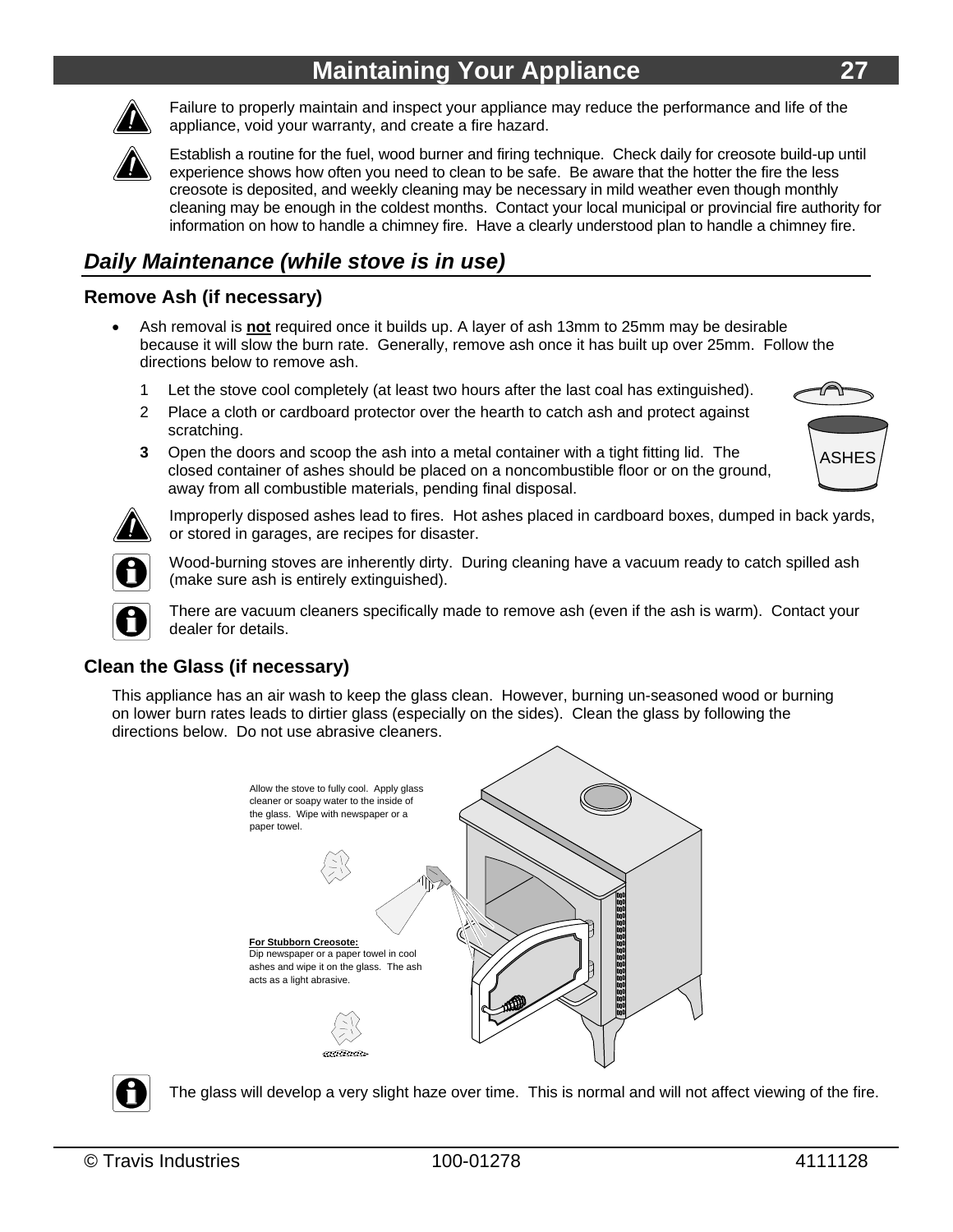# **28 Maintaining Your Appliance**

#### *Monthly Maintenance (while appliance is in use)*



Make sure the appliance has fully cooled prior to conducting service.

#### **Door and Glass Inspection**

The door must form an air-tight seal to the firebox for the stove to work correctly. Inspect the door gasket to make sure it forms an air-tight seal to the firebox.



The door can be lifted off the hinges if extensive repairs are conducted.



The door latch should pull the door against the face of the stove (but not so tight as to not allow full<br>The door latch should pull the door against the face of the stove (but not so tight as to not allow full handle rotation). If the latch requires adjustment, follow the directions below.



#### **Creosote - Formation and Need for Removal**

When wood is burned slowly, it produces tar and other organic vapors, which combine with expelled moisture to form creosote. The creosote vapors condense in the relatively cool chimney flue of a slowburning fire. As a result, creosote residue accumulates on the flue lining. When ignited, this creosote makes an extremely hot fire. The chimney and chimney connector should be inspected at least once every two months during the heating season to determine if a creosote buildup has occurred. If creosote has accumulated, it should be removed to reduce the risk of a chimney fire.



If you are not certain of creosote inspection, contact your dealer or local chimney sweep for a full inspection. Excess creosote buildup may cause a chimney fire that may result in property damage, injury, or death.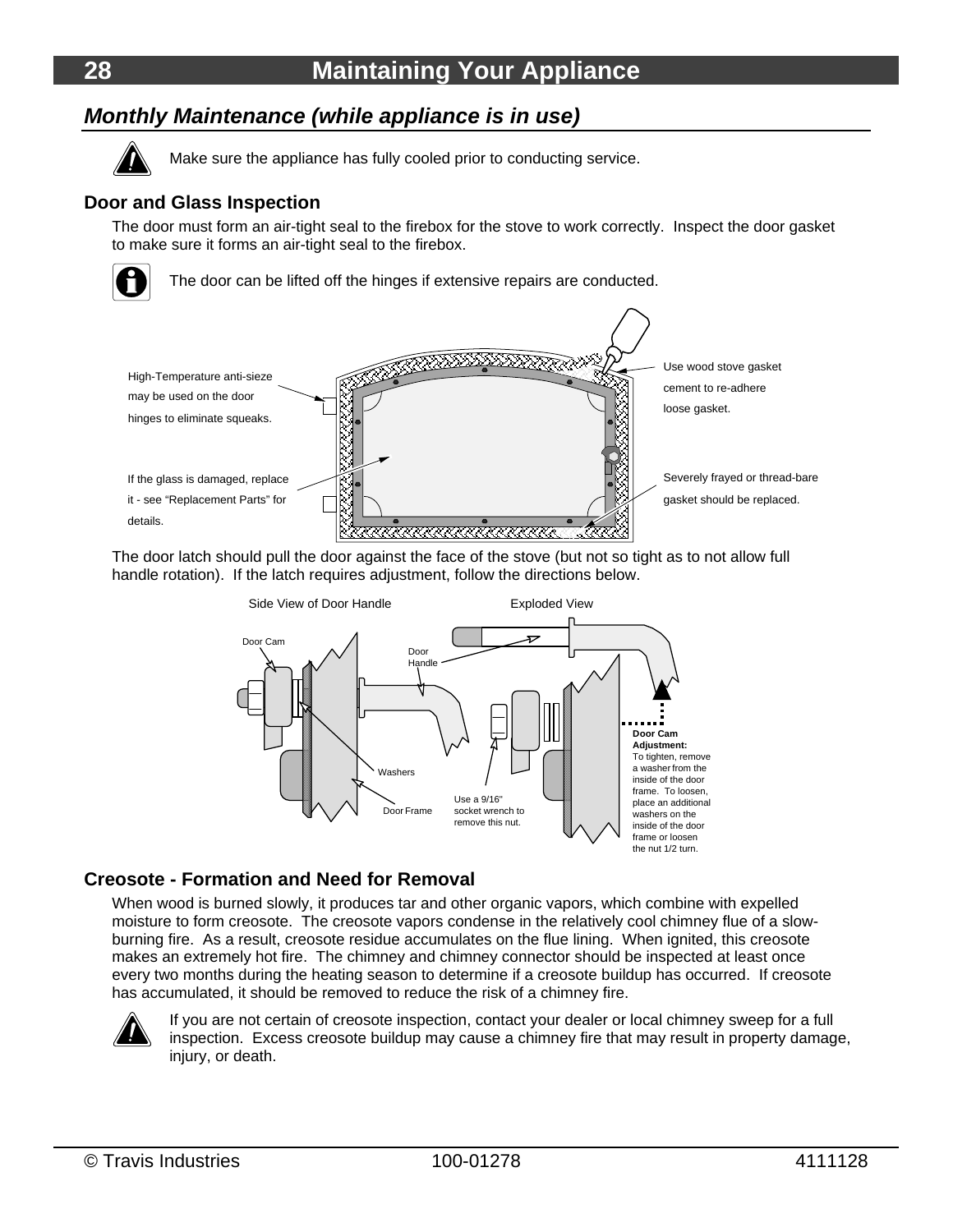#### *Yearly Maintenance*



Make sure the appliance has fully cooled prior to conducting service.

#### **Touch-Up Paint**

Included with the owner's pack of this appliance is a can of Stove-Brite® paint. To touch up nicks or dulled paint, apply the paint while the appliance is cool. Sand rusted or damaged areas before preparation (use 120-grit sandpaper). Clean and dry the area to prepare the surface. Wait at least one hour before starting the appliance. The touched up area will appear darker than the surrounding paint until it cures from heat. Curing will give off some fumes while curing – open windows to ventilate.



#### **Cleaning the Air Duct and Blower (if applicable)**

Use a vacuum to clean the air ducts (channels). This prevents dust from burning and creating odors.

The optional blower should be vacuumed every year to remove any buildup of dust, lint, etc.



#### **Firebrick and Baffle Inspection**

Use the illustration on page 31 as a reference for checking the following items. Make sure the appliance is cool before proceeding.

Baffle Firebricks - check the bricks along the ceiling of the firebox to make sure they are intact and have no gaps between them. Slide the bricks to eliminate any gaps.

Baffle Supports - make sure the front and back baffle supports in are place and not degraded. Slight scaling or rusting of the metal is normal.

Secondary Air Tubes - Check the air tubes and collars to make sure they are intact and not severely deteriorated. Slight scaling or rusting of the metal is normal. Make sure the pins hold the air tubes in place.

Floor and Wall Firebricks - replace any severely damaged firebrick along the side or floor of the firebox.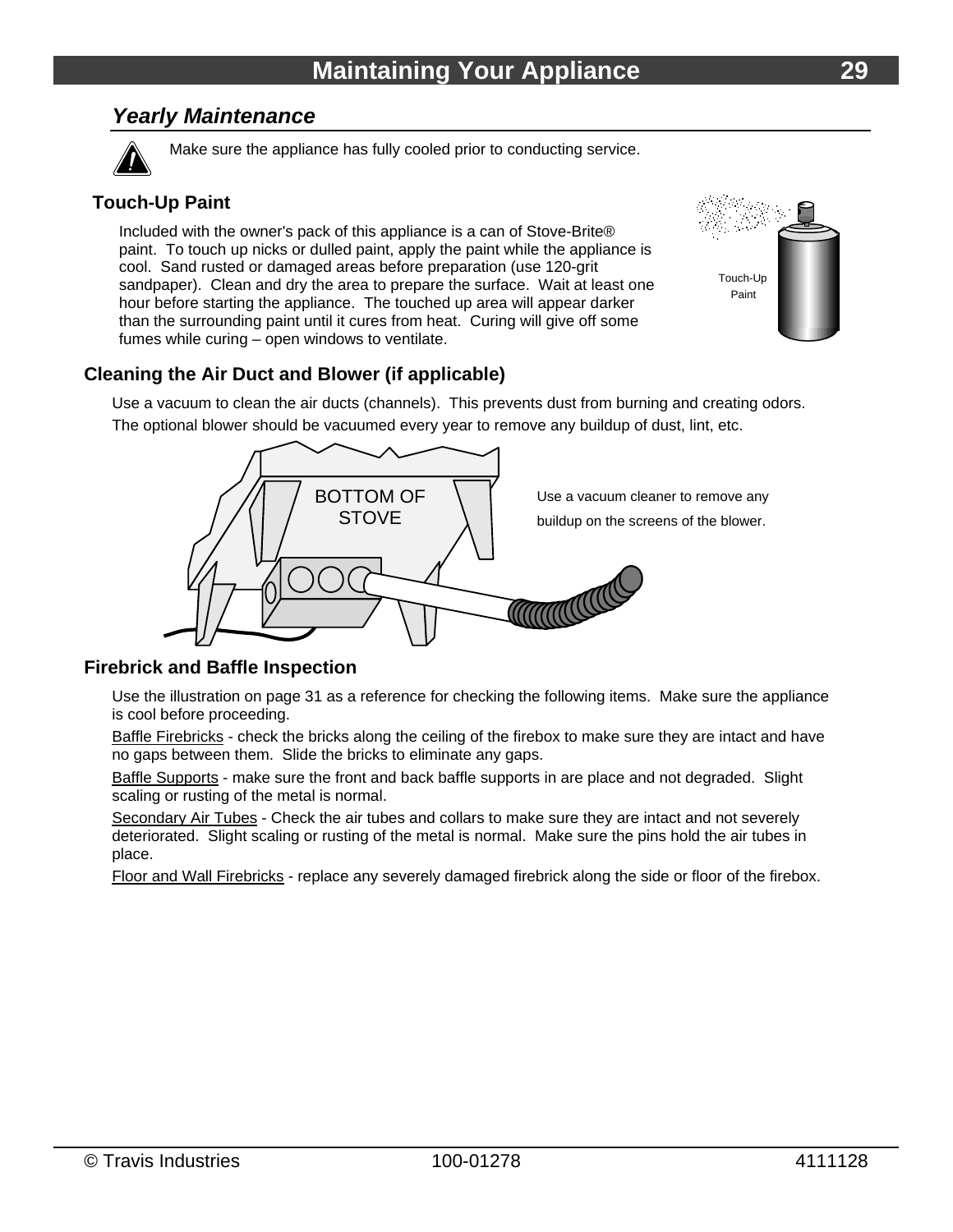#### *Door Parts*



#### **Replacing the Glass**

The glass must not contact the door or glass clips directly. The glass gasket and glass clip gaskets insulate the glass to prevent cracking. Do not over-tighten the glass clips.

**9 Washers 2 100-03501 10 Cam 1 99900417** 

**13 #8-32 3/8" Type F Screw 8 225-20039 14 Set Screw 2 225-20038** 

Spring - Pewter

Glass Clip - Bottom

Place the door front side down. Insert the glass gasket into the groove along the inside perimeter of the door. Place the glass on top of the gasket and secure with the glass clips.

#### **Replacing the Door Gasket**

Door Handle Asbly - Pewter

The door gasket inserts into the outer groove of the door and is secured with RTV high-temperature 600° silicone. Before installing, remove any residual silicone. Lay the gasket in place (start at the lower left corner) and cut off any excess gasket (do not stretch the gasket. The cement fully cures with heat from the stove. You may need to open and close the door repeatedly to get the gasket to seat fully.

#### **Replacing the Door Handle**

See the illustration above for a component list (see pg. 28 for details on adjusting the door).

224-14052

11 Nut, Brass 1 1 101-00007 12 Glass Clips - Top

100-04103

**224-230022**  224-230021

**2**  1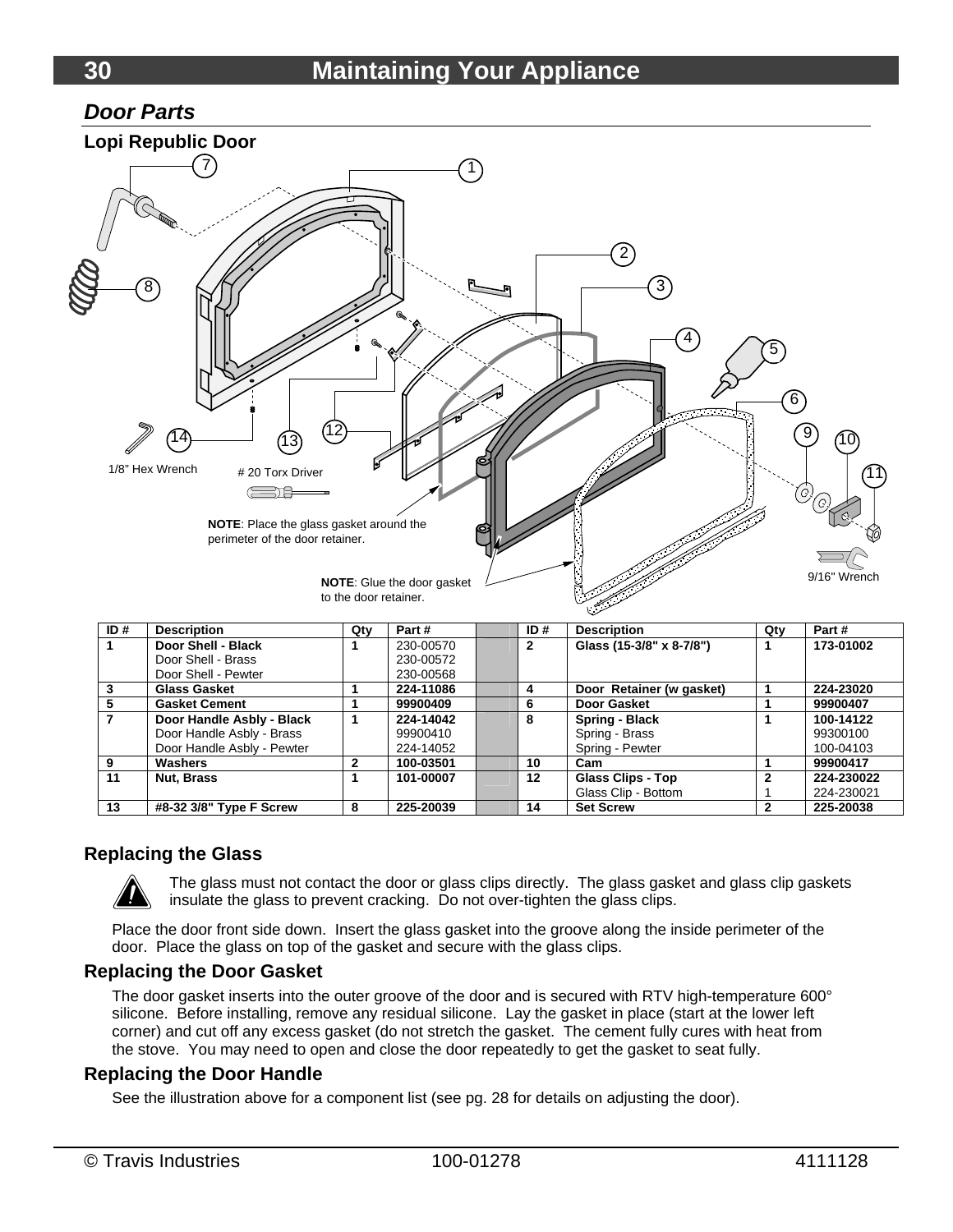# **Maintaining Your Appliance 1996 12:31**

#### *Firebox Parts*



| ID# | <b>Description</b>              | Qty | Part #                       | ID# | <b>Description</b>                                                                                           | Qty | Part#     |
|-----|---------------------------------|-----|------------------------------|-----|--------------------------------------------------------------------------------------------------------------|-----|-----------|
|     | Baffle Support "S" Bar          |     | 99900294                     | 2   | Air Tube with Sleeve<br>NOTE: The Australian heater<br>has only one air tube, at the rear<br>of the firebox. | 3   | 98900232  |
|     | Air Tube Roll Pins              | 6   | 98900357                     |     | Air Tube Retainer Sleeve                                                                                     | د   | 98900356  |
| 5   | Brick - $9" \times 4.5"$ un-cut | 16  | 98900102<br>$($ gty of 9 $)$ | 6   | Brick. Cut - 9" x 2.5"                                                                                       | 3   | 251-00019 |
|     | Brick, Cut - 9" x 1.375"        |     | 251-00018                    |     |                                                                                                              |     |           |

#### **Floor and Side Firebrick Removal & Replacement**

**Do not pry firebrick - they chip and crack easily.** Remove the floor firebricks first. The side firebricks are removed later because they are pinned in place by the floor firebrick. Clean the firebox prior to replacing the firebrick.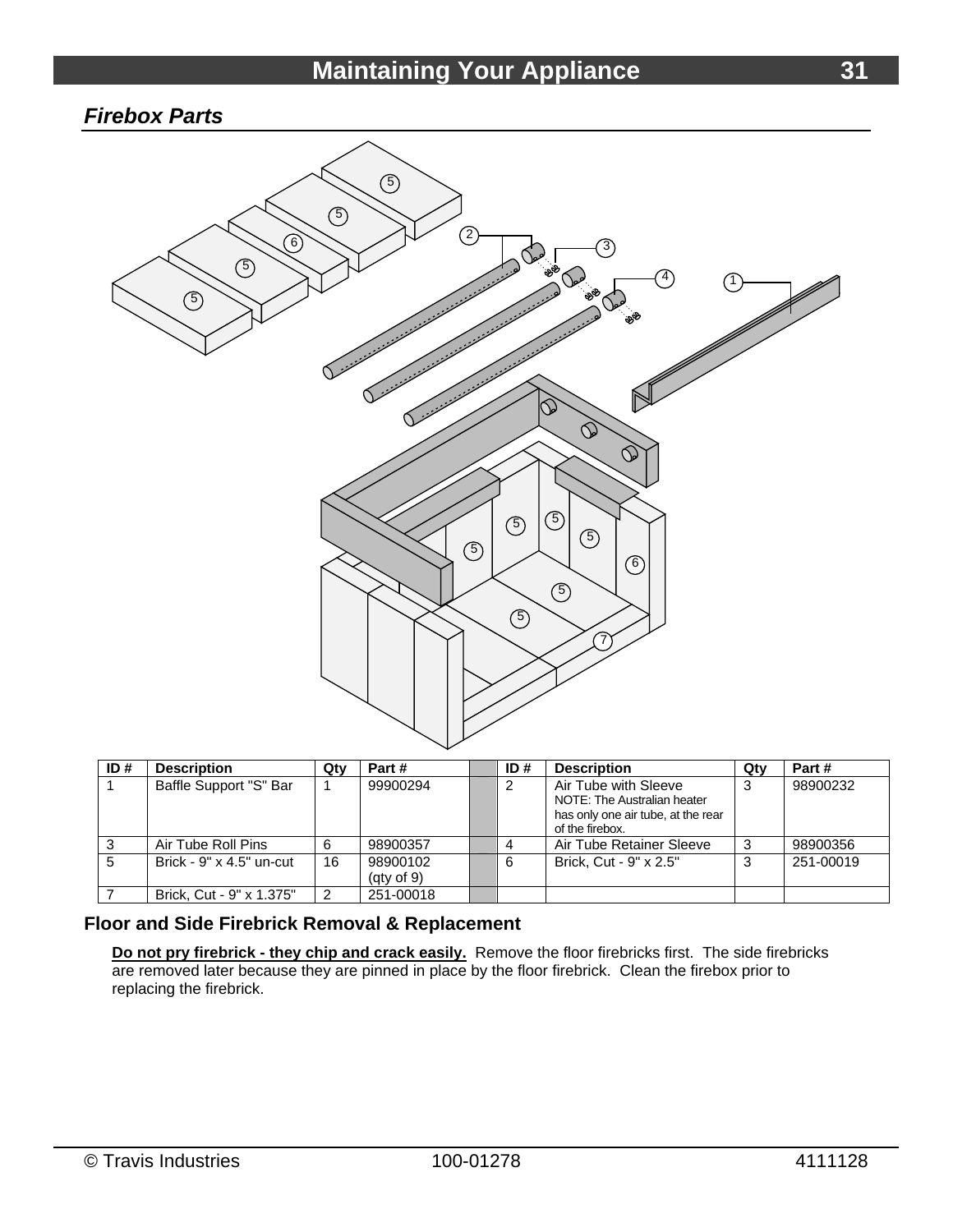

### *Baffle Removal & Replacement*

The baffle is held up by the front air tube. Make sure to support the baffle after removing the air tubes.

- Lift the four baffle firebricks then lift the baffle deflector up and over its resting position.
- Slide the bricks forward and tilt them downwards to remove.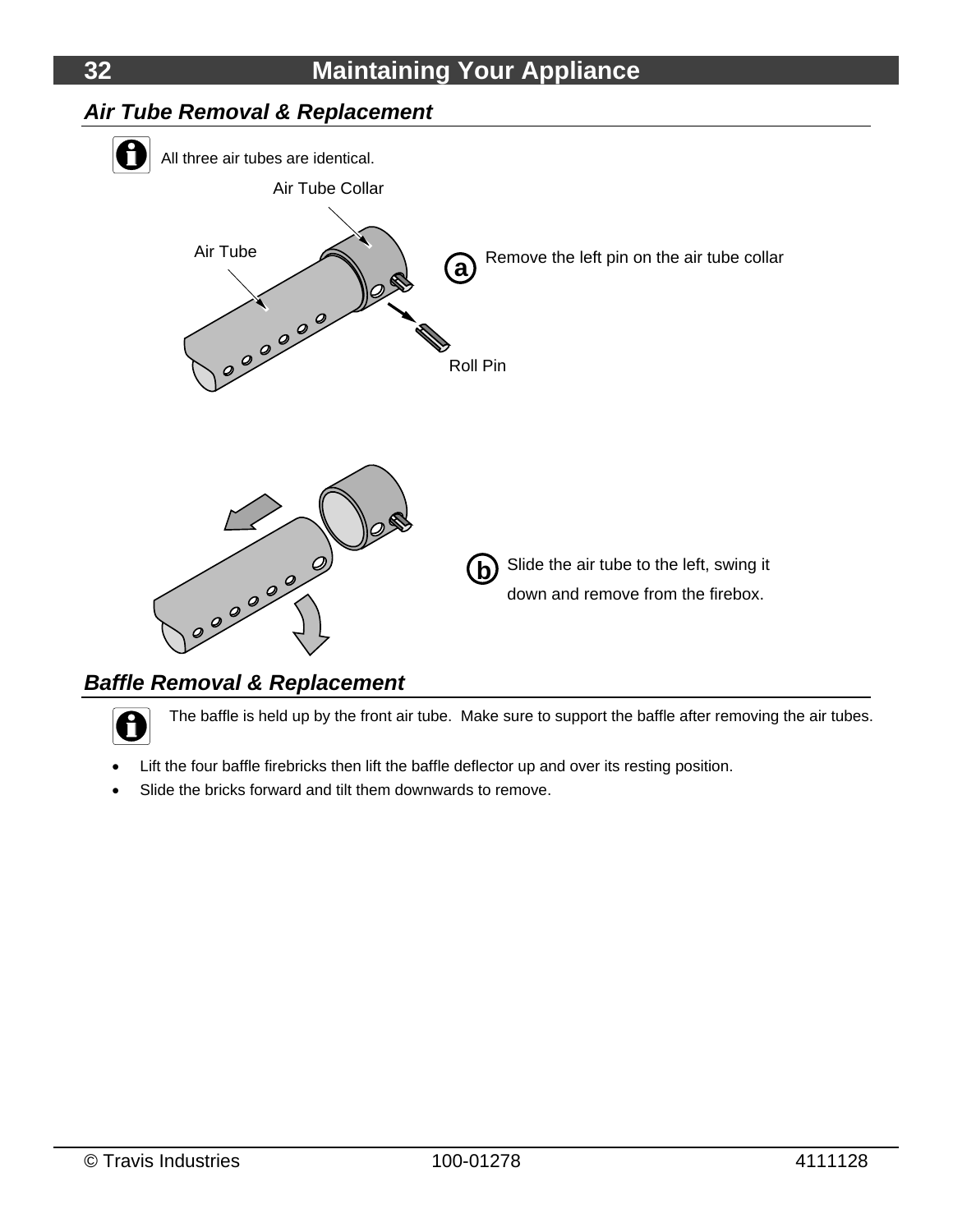#### *Warranty*

To register your Warranty, complete the enclosed warranty card and mail it within ten (10) days of the appliance purchase date to:. **Dragon Wholesaling Pty. Ltd., Unit 2, 16 Lexington Drive, Bella Vista NSW 2153, Australia**. DRAGON WHOLESALING warrants this appliance (appliance is defined as the equipment manufactured by Travis Industries, Inc.) to be defect-free in material and workmanship to the original purchaser from the date of purchase as follows:

**Check with your dealer in advance for any costs to you when arranging a warranty call. Mileage or service charges are not covered by this warranty. This charge can vary from store to store.** 

#### **Years 1 & 2 - COVERAGE: PARTS & LABOR**

- Firebox Assembly:
	- Firebox, Baffle Supports, Air Tubes, Air Channels, Convection Chamber
- Door Assembly: Cast Door, Latch Assembly, Glass Retainers Slider Plate, Pressure Plate
- Ceramic Glass Glass (breakage from thermal shock)
- Firebrick Breakage from thermal shock
- Accessories Legs, Pedestal, Blower
- Re-Installation Allowance

In cases where heater must be removed from home for repairs, a partial cost of re-installation is covered (pre-authorization required)

One-Way Freight Allowance

One-way freight allowance on pre-authorized repair done at factory is covered.

*Exclusions***:** Paint, Gasketing

#### **Years 3 THROUGH 5 - COVERAGE: PARTS & LABOR**

- Firebox Assembly:
	- Firebox, Baffle Supports, Air Tubes, Air Channels, Convection Chamber
- Air Control Assembly Slider Plate, Pressure Plate
- Door Assembly: Cast Door, Latch Assembly, Glass Retainers
- One-Way Freight Allowance

One-way freight allowance on pre-authorized repair done at factory is covered.

*Exclusions***:** Paint, Gasketing, Accessories (Legs, Pedestal, Panels, Blower), Glass, Firebrick, Re-Installation Allowance

#### **Years 6 THROUGH 7 - COVERAGE: PARTS**

- Firebox Assembly:
	- Firebox, Baffle Supports, Air Tubes, Air Channels, Convection Chamber
- Air Control Assembly
	- Slider Plate, Pressure Plate
- Door Assembly:

Cast Door, Latch Assembly, Glass Retainers

*Exclusions***:** Paint, Gasketing, Accessories (Legs, Pedestal, Panels, Blower), Glass, Firebrick, Re-Installation Allowance, One-Way Freight Allowance, Labor Charges

**Page 1 of 2**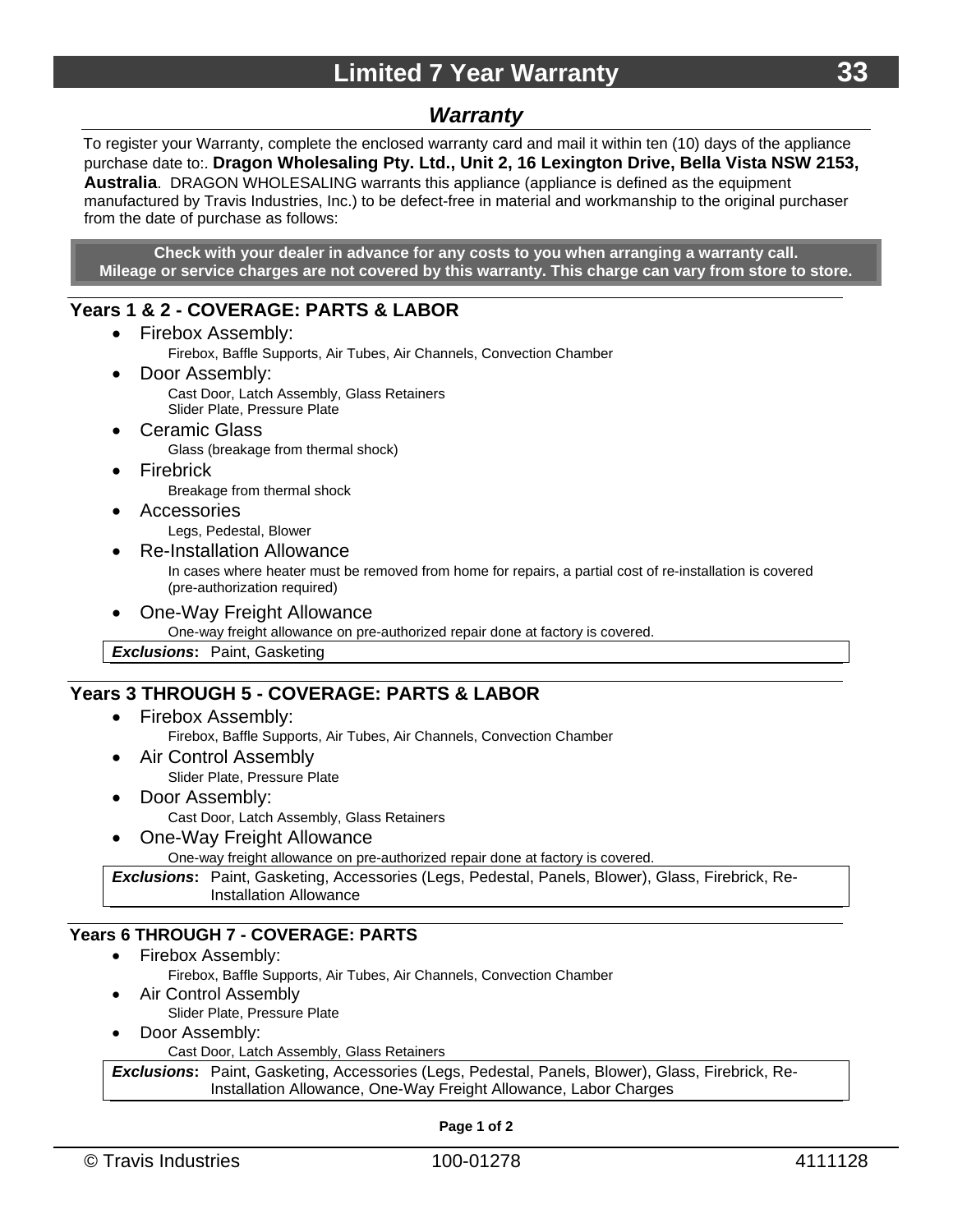## **34 Limited 7-Year Warranty**

#### **CONDITIONS & EXCLUSIONS**

- 1. This new appliance must be installed by a qualified installer. It must be installed, operated, and maintained at all times in accordance with the instructions in the Owner's Manual. Any alteration, willful abuse, accident, neglect, or misuse of the product shall nullify this warranty.
- 2. This warranty is nontransferable, and is made to the ORIGINAL purchaser, provided that the purchase was made through an authorized Travis dealer.
- 3. Discoloration and some minor expansion, contraction, or movement of certain parts and resulting noise, is normal and not a defect and, therefore, not covered under warranty.
- 4. This warranty does not cover misuse of the stove. Misuse includes over-firing (operation where the connector or stove may glow red) of this appliance can cause serious damage and will nullify this warranty. Misuse includes use of salt saturated wood, chemically treated wood, or any fuel not recommended in the manual.
- 5. Damage to the stove due to improper break-in procedures (see manual for proper break in).
- 6. The salt air environment of coastal areas or a high humidity environment can be corrosive to the castings. These conditions can be corrosive and can cause the cast iron to rust. This warranty does not cover any damage caused by a salt air or high humidity environment.
- 7. Damage to the appliance while it is in transit is not covered by this warranty, but is subject to a claim against the common carrier.
- 8. The warranty, as outlined within this document, does not apply to the chimney components or other Non-Travis accessories used in conjunction with the installation of this product. If in doubt as to the extent of this warranty, contact your authorized Travis retailer before installation.
- 9. Travis Industries will not be responsible for inadequate performance caused by environmental conditions such as nearby trees, buildings, roof tops, wind, hills or mountains or negative pressure or other influences from mechanical systems such as furnaces, fans, clothes dryers, etc.
- 10. This Warranty is void if:
	- a. The appliance has been operated in atmospheres contaminated by chlorine, fluorine or other damaging chemicals.
	- b. The appliance is subject to submersion in water or prolonged periods of dampness or condensation.
	- c. Any damage to the appliance, combustion chamber, heat exchanger or other components due to water, or weather damage which is the result of, but not limited to, improper chimney/venting installation.
- 11. Exclusions to this 7 year Warranty include: injury, loss of use, damage, failure to function due to accident, negligence, misuse, improper installation, alteration or adjustment of the manufacturer's settings of components, lack of proper and regular maintenance, damage incurred while the appliance is in transit, alteration, or act of God.
- 12. This 7 year warranty excludes damage caused by normal wear and tear, such as paint discoloration or chipping, worn or torn gasketing, chipped or cracked firebrick, etc. Also excluded is damage to the appliance caused by abuse, improper installation, modification of the appliance, or the use of fuel other than that for which the appliance is configured (use cord wood only).
- 13. Damage to brass or plated surfaces caused by fingerprints, scratches, melted items, or other external sources left on the surfaces from the use of abrasive cleaners is not covered in this warranty. Damage to the surfaces from over-firing (operation where the steel may glow red) is not covered in this warranty.
- 14. TRAVIS INDUSTRIES, INC. is free of liability for any damages caused by the appliance, as well as inconvenience expenses and materials. Incidental or consequential damages are not covered by this warranty. In some states, the exclusion of incidental or consequential damage may not apply.
- 15. This warranty does not cover any loss or damage incurred by the use or removal of any component or apparatus to or from the Travis appliance without the express written permission of TRAVIS INDUSTRIES, INC. and bearing a TRAVIS INDUSTRIES, INC. label of approval. This warranty does not cover a stove repaired by someone other than a Travis Industries authorized dealer.
- 16. Any statement or representation of Travis products and their performance contained in Travis advertising, packaging literature, or printed material is not part of this 7 year warranty.
- 17. This warranty is automatically voided if the appliance's serial number has been removed or altered in any way. If the appliance is used for commercial purposes, it is excluded from this warranty.
- 18. No dealer, distributor, or similar person has the authority to represent or warrant Travis products beyond the terms contained within this warranty. TRAVIS INDUSTRIES, INC. assumes no liability for such warranties or representations.
- 19. Travis Industries will not cover the cost of the removal or re-installation of hearths, facing, mantels, venting or other components.
- 20. If for any reason any section of this warranty is declared invalid, the balance of the warranty remains in effect and all other clauses shall remain in effect.
- 21. This 7 year warranty is the only warranty supplied by Travis Industries, Inc., the manufacturer of the appliance. All other warranties, whether express or implied, are hereby expressly disclaimed and purchaser's recourse is expressly limited to the warranties set forth herein.

#### **IF WARRANTY SERVICE IS NEEDED:**

- 1. If you discover a problem that you believe is covered by this warranty, you MUST REPORT it to your Travis dealer WITHIN 30 DAYS, giving them proof of purchase, the purchase date, and the model name and serial number.
- 2. Travis Industries has the option of either repairing or replacing the defective component.
- 3. If your dealer is unable to repair your appliance's defect, he may process a warranty claim through DRAGON WHOLESALING, including the name of the dealership where you purchased the appliance, a copy of your receipt showing the date of the appliance's purchase, and the serial number on your appliance. At that time, you may be asked to ship your appliance, freight charges prepaid, to DRAGON WHOLESALING. DRAGON WHOLESALING, at its option, will repair or replace, free of charge, your appliance if it is found to be defective in material or workmanship within the time frame stated within this 7 year warranty. DRAGON WHOLESALING will return your appliance, freight charges (years 1 to 3) prepaid by DRAGON WHOLESALING, to your regional distributor, or dealership.
- 4. Check with your dealer in advance for any costs to you when arranging a warranty call. Mileage or service charges are not covered by this warranty. This charge can vary from store to store.
- 5. Any appliance or part thereof that is repaired or replaced during the limited warranty period will be warranted under the terms of the limited warranty for a period not to exceed the remaining term of the original limited warranty or six(6) months, whichever is longer.

**Page 2 of 2**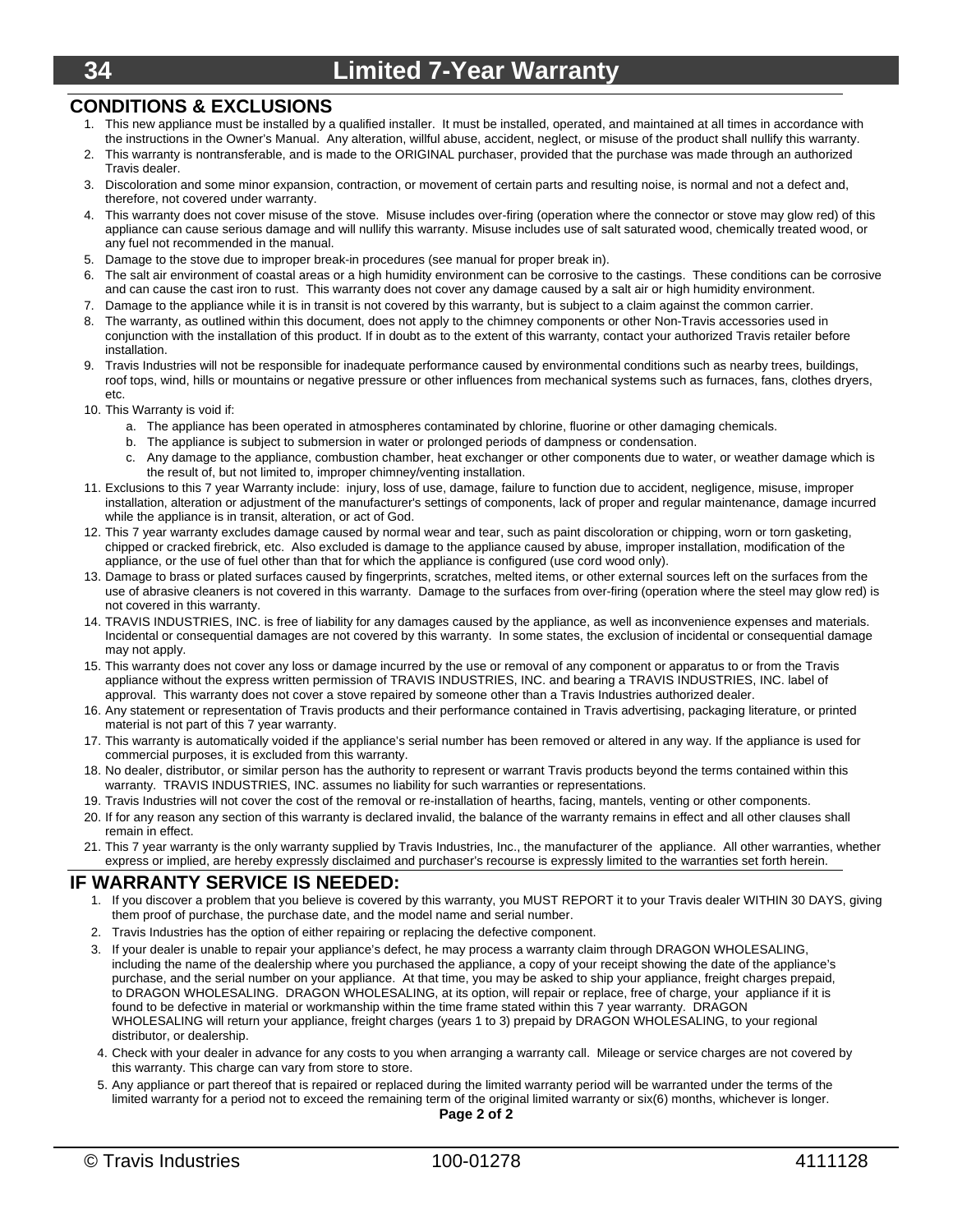#### **Listing Label**

The listing label (safety label) is attached to the back of the stove. A copy is shown below.

| <b>LOPI ANSWER FREESTANDING</b>                                                                                                                                                              |      |  |  |  |  |
|----------------------------------------------------------------------------------------------------------------------------------------------------------------------------------------------|------|--|--|--|--|
| TESTED BY: AMDEL THEBARTON SOUTH AUSTRALIA 1999                                                                                                                                              |      |  |  |  |  |
| MAXIMUM AVERAGE HEAT OUTPUT BURNING HARDWOOD = 10.9 KW                                                                                                                                       |      |  |  |  |  |
| OVERALL AVERAGE FEFICIENCY BURNING HARDWOOD = $61.6\%$<br>WHEN TESTED IN ACCORDANCE WITH AS/NZS 4012                                                                                         |      |  |  |  |  |
| APPLIANCE EMISSION FACTOR BURNING HARDWOOD = 3.2 g/Kg                                                                                                                                        |      |  |  |  |  |
| <b>TESTED TO: AS/N7S 4013: 1999</b><br>REPORT NUMBER: L4506/94                                                                                                                               |      |  |  |  |  |
| Manufactured Exclusively for:<br>By:<br>DRAGON WHOLESALING PTY. LTD., INC.<br>TRAVIS INDUSTRIES, INC.<br>UNIT 2, 16 Lexington Drive<br>Mukilteo, WA USA<br>Bella Vista NSW 2153<br>Australia |      |  |  |  |  |
| U.S. Environmental Protection Agency<br>Export Stove. May not be operated within the United States                                                                                           |      |  |  |  |  |
| Date of Manufacture<br><b>AUG</b><br><b>OCT</b><br><b>NOV</b><br>2010<br>2012<br>JAN<br><b>FFR</b><br>MAR<br><b>APR</b><br><b>JUN</b><br>JUL<br><b>SEP</b><br><b>DEC</b><br>2011<br>MAY      |      |  |  |  |  |
|                                                                                                                                                                                              | 0460 |  |  |  |  |

| <b>LOPI ANSWER INBUILT</b>                                                                                                                                                                   |  |  |  |  |
|----------------------------------------------------------------------------------------------------------------------------------------------------------------------------------------------|--|--|--|--|
| TESTED BY: AMDEL THEBARTON SOUTH AUSTRALIA 1999                                                                                                                                              |  |  |  |  |
| APPLIANCE EMISSION FACTOR BURNING HARDWOOD = 3.2 g/Kg                                                                                                                                        |  |  |  |  |
| TESTED TO: AS/N7S 4013: 1999<br>REPORT NUMBER: 14506/94                                                                                                                                      |  |  |  |  |
| Manufactured Exclusively for:<br>By:<br>DRAGON WHOLESALING PTY. LTD., INC.<br>TRAVIS INDUSTRIES, INC.<br>UNIT 2, 16 Lexington Drive<br>Mukilteo, WA USA<br>Bella Vista NSW 2153<br>Australia |  |  |  |  |
| U.S. Environmental Protection Agency<br>Export Stove. May not be operated within the United States                                                                                           |  |  |  |  |
| Date of Manufacture                                                                                                                                                                          |  |  |  |  |
| <b>AUG</b><br><b>FEB</b><br>APR<br>JUL<br><b>SEP</b><br><b>OCT</b><br><b>NOV</b><br><b>DEC</b><br>2010<br>2011<br>2012<br><b>JAN</b><br>MAR<br>MAY<br><b>JUN</b><br>0616                     |  |  |  |  |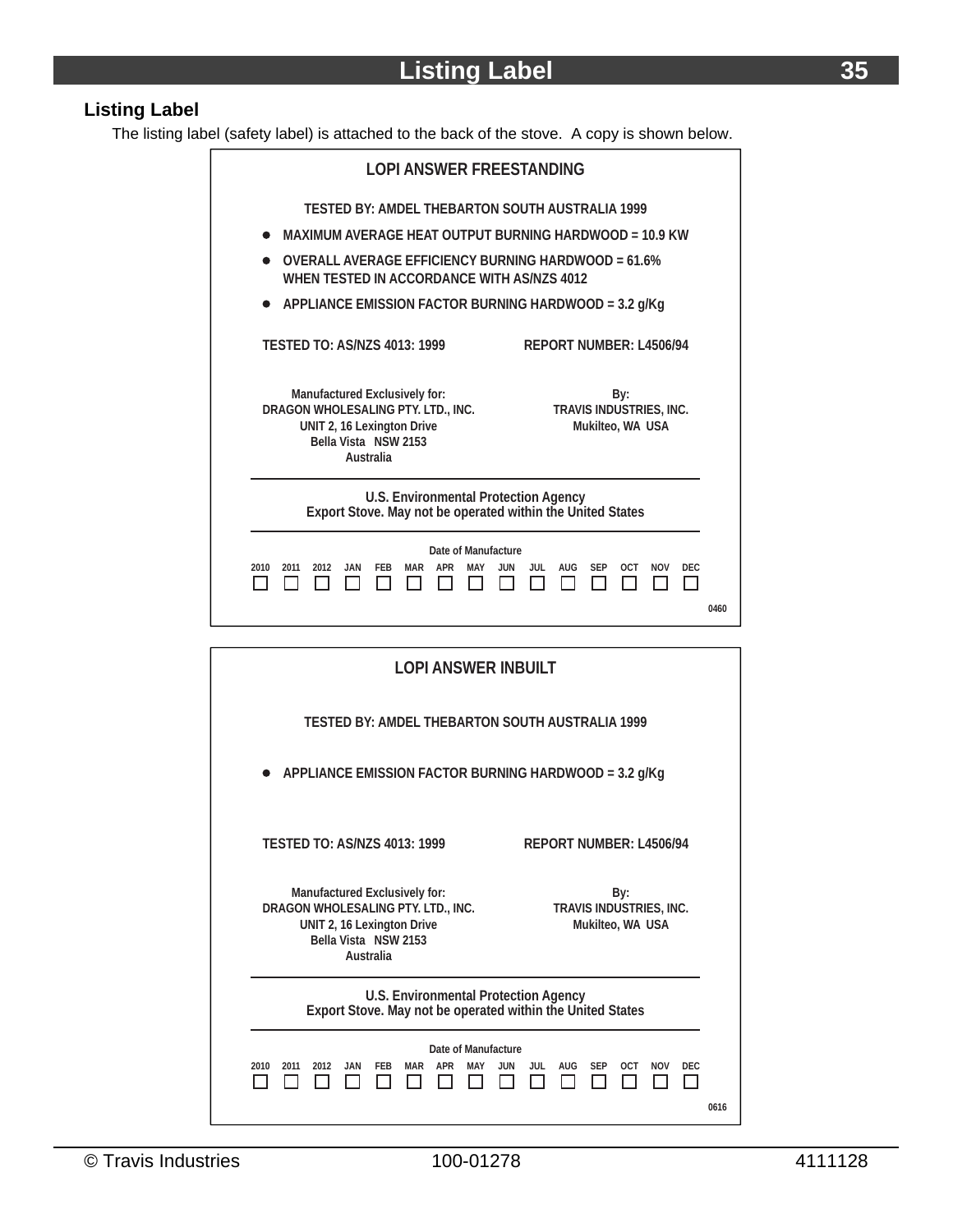#### *Door Shell Installation*

- Part Numbers: Black # 99300195, Brass # 9930096, Pewter # 99300197
- 1 Remove the door retainer shipping latch following the directions below.



2 Place the door shell face down on a non-scratching surface. Lift the door retainer off the hinges. Insert the retainer into the door shell following the directions below. Note how the door shell is guided into place

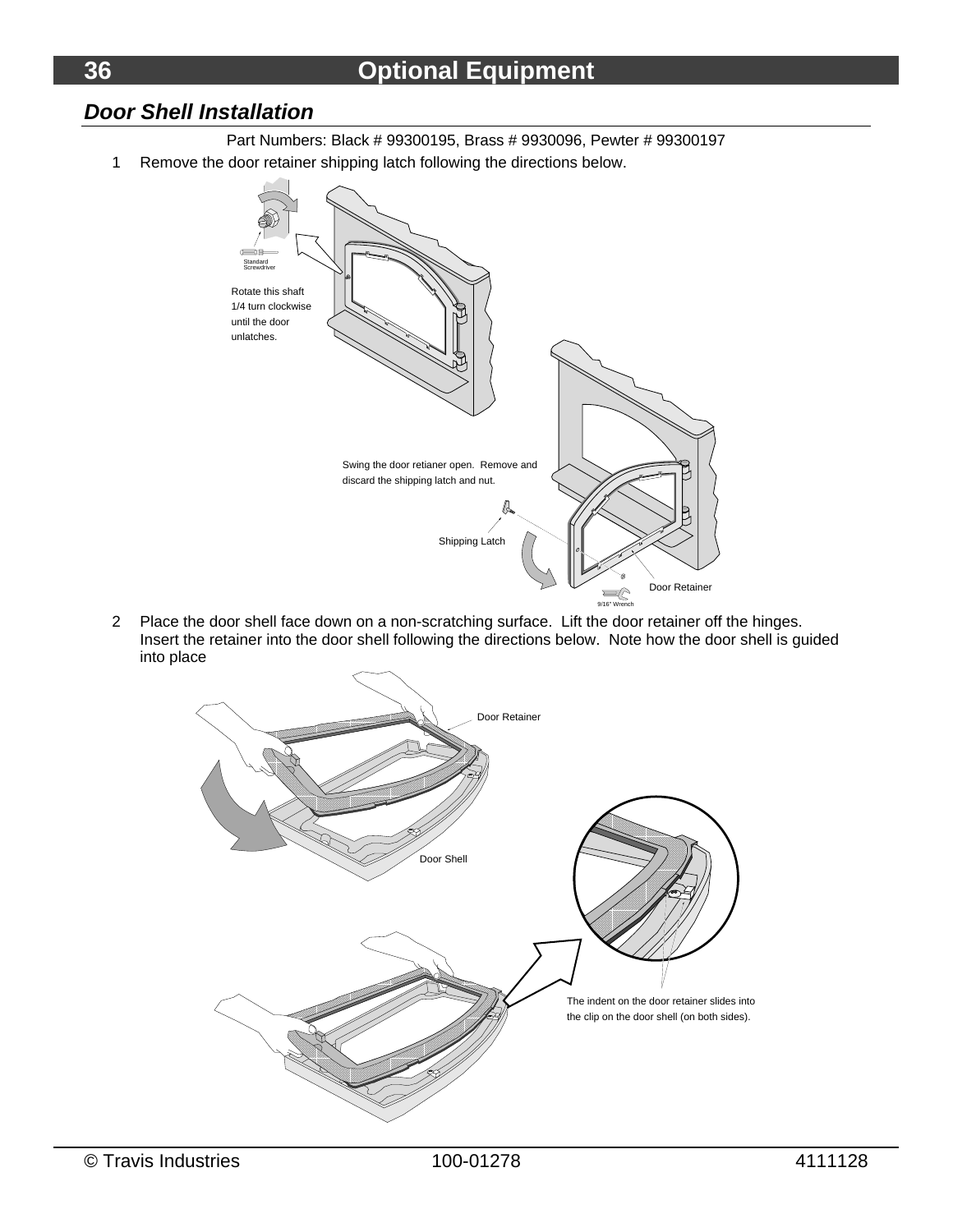# **Optional Equipment 37**

3 Attach the retainer to the shell following the directions below.

Make sure the door retainer is centered on the door shell. You can gauge the alignment by looking at the gaps here.



Slide the ashlip trim into place then tighten the three set screws on the bottom of the ashlip to secure.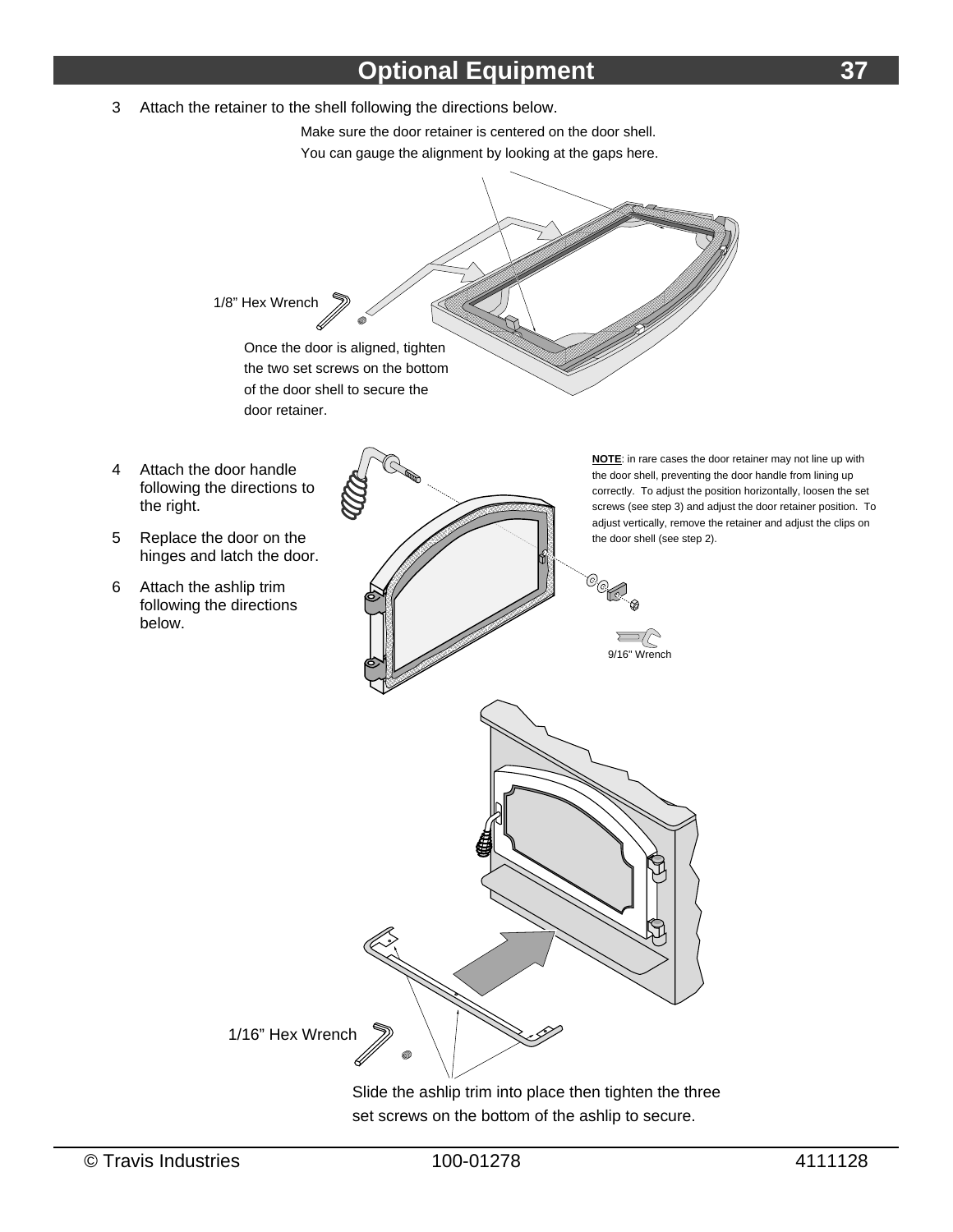# *Stove Leg Installation*

Part Numbers: Brass # 99200500, Cast Black # 99200800, Sculptured Steel # 99200105

Raise the stove 8" (use lumber). Attach each leg following the instructions below.

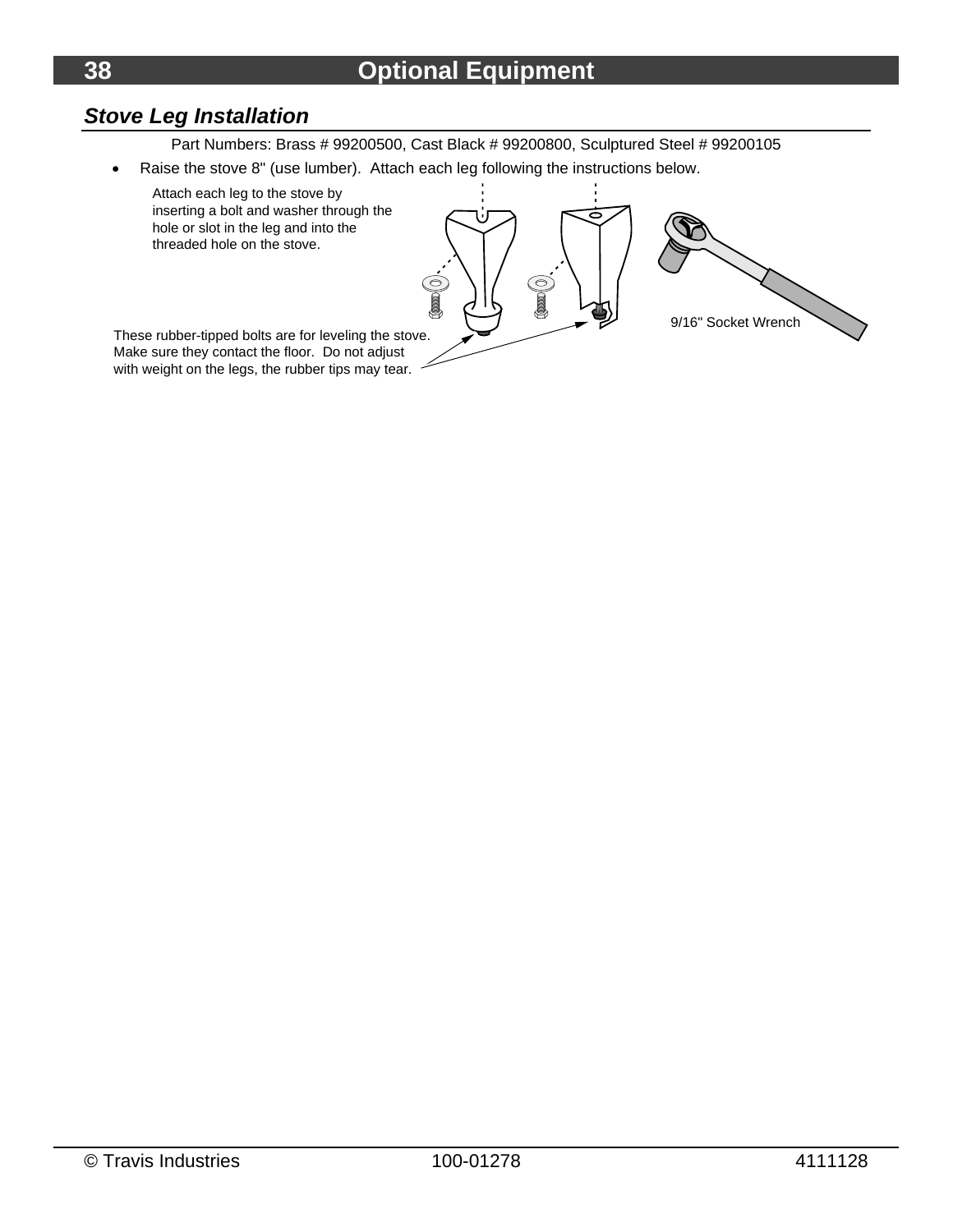#### *Pedestal (Part # 99200106)*

If using outside air with the pedestal, follow the directions below under "Using Outside Air with the Pedestal" prior to installing the pedestal.



#### **Using Outside Air with the Pedestal**

Before installing, check the section "Outside Air Requirements" 11 for installation concerns.

- 1. Determine the location of the outside air hole penetrating the floor (& hearth). The illustration above details the size of pedestal and its location in relation to the stove. The hole may be cut anywhere underneath the pedestal, as long as it is not within 2" of the outside perimeter of the pedestal, is at least 16 square inches in area, and does not interfere with structural members of the home. Place the rodent screen over the hole (above or below) and secure with staples.
- 2. Attach the stove to the pedestal with the included bolts. Tuck the included insulation underneath the side edges of pedestal to seal off any air from entering underneath the pedestal.
- 3. Install the cover plate following the directions below (use the cover plate that is 6-1/2" wide). The cover plate prevents combustion air from entering the front of the stove.

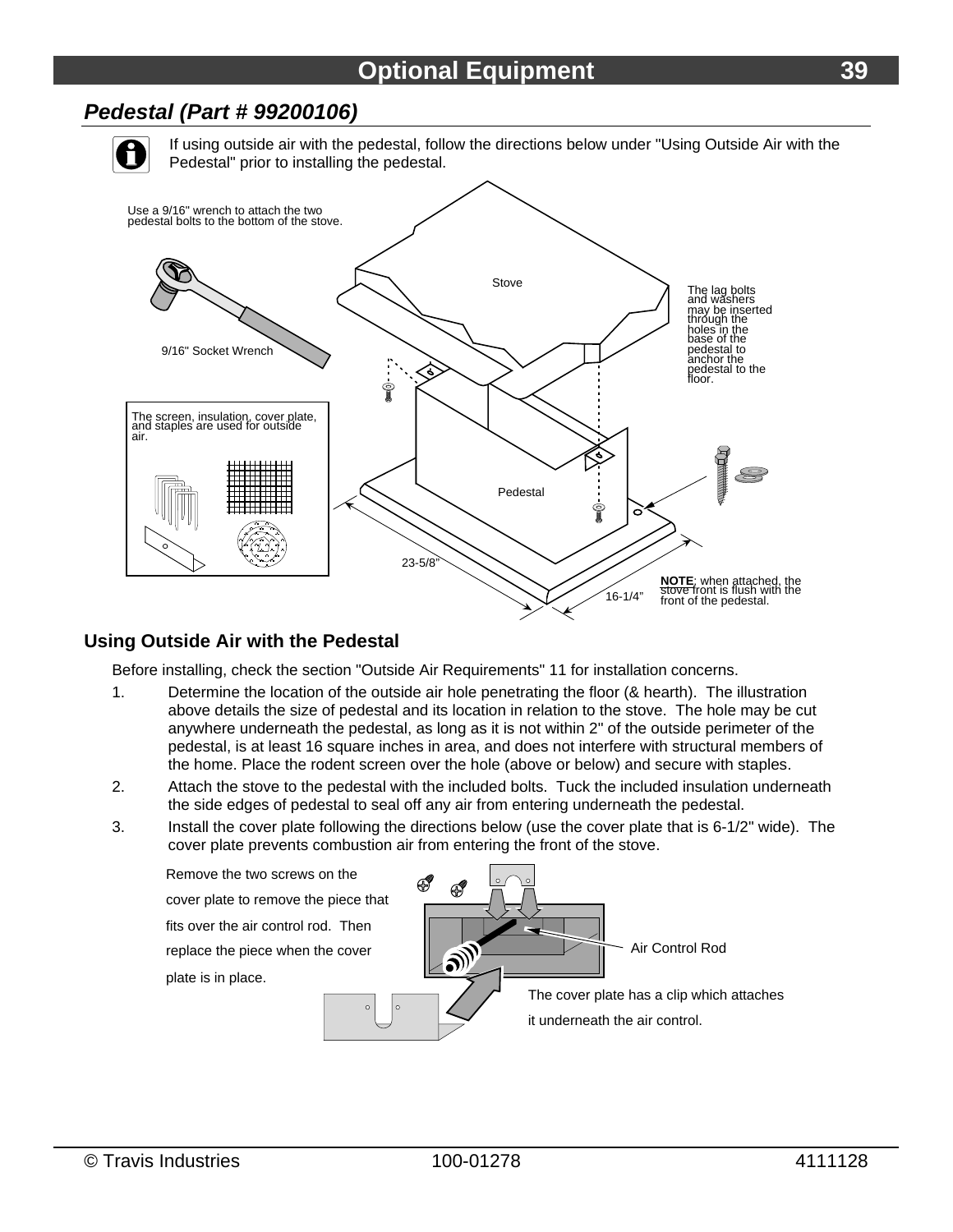#### *Rear Blower Installation (Part # 99000138)*

The rear blower improves heat transfer by pushing heated air through the convection channel. Operating instructions are described in the section "Blower Operation".

- 1 The stove should be in place with the legs installed prior to installing the rear blower.
- 2 Follow the directions below to install the thermodisk.

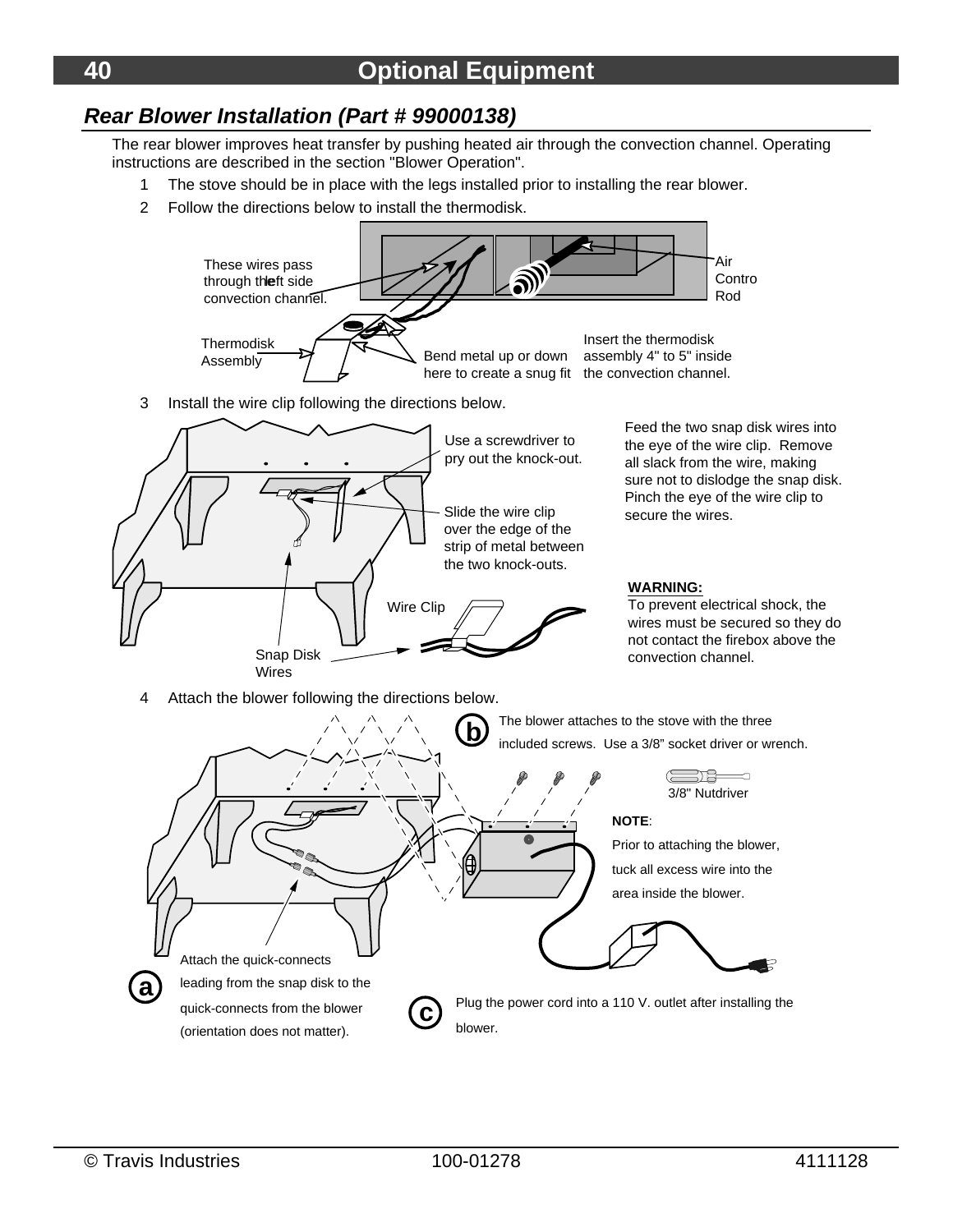#### *Outside Air Boot Installation (Part number 99200134)*

The outside air boot routes outside air to the stove for combustion. Refer to the section "Outside Air Requirements" for installation concerns. The directions below detail installation.

1 Install the cover plate following the directions below (use the cover plate that is 6-1/2" wide). The cover plate prevents combustion air from entering the front of the stove.



- 2 Refer to the illustration below to determine the location and size of the hole penetrating the floor and hearth. The knock-out (which is pre-removed) is 6-3/8" behind the face of the stove - it is 8" wide and 4-1/4" deep. Cut the hole prior to locating the stove.
- 3 Attach gasket to the bottom edge of the lower air boot section (near the screen). Attach gasket on top of the flanges on the upper air boot section. Slide the two sections together with both seams facing the rear (do not attach the two sections at this time).
- 4 Follow the directions below for attaching the upper section of the air boot (with gasket) to the stove.
- 5 Slide the lower section down until it contacts the hearth. Attach the two sections together following the directions below

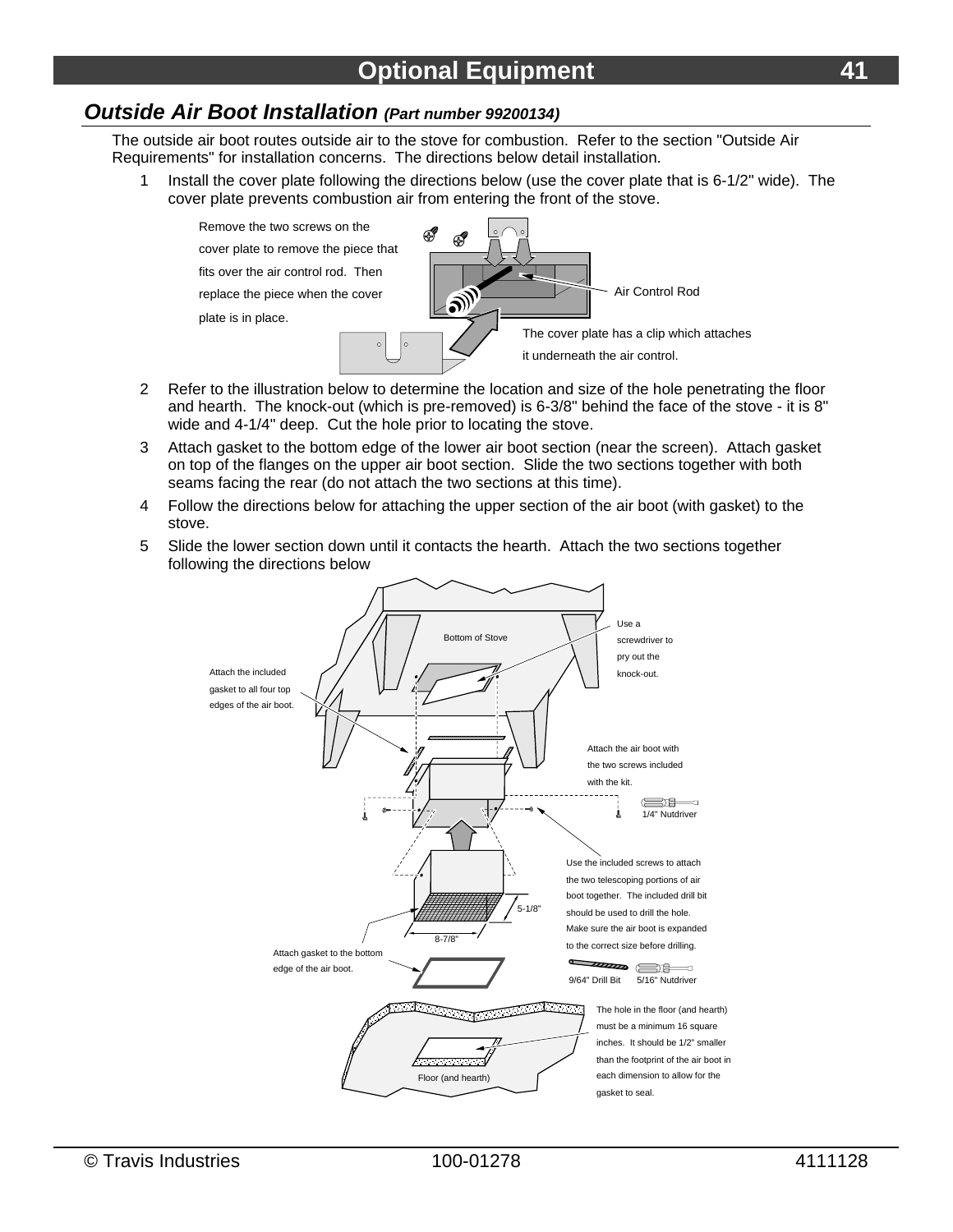#### *Surround Panels*

#### **Rectangular Panels:**

| <b>SURROUND PANEL SIZE</b> | <b>HEIGHT</b> | <b>WIDTH</b> |
|----------------------------|---------------|--------------|
| l 203mm                    | 718mm         | 1019mm       |
| 254mm                      | 768mm         | 1121mm       |

#### **Installation Instructions**

1. With the insert 12" from the fireplace, install the side surround panels (see the directions below).

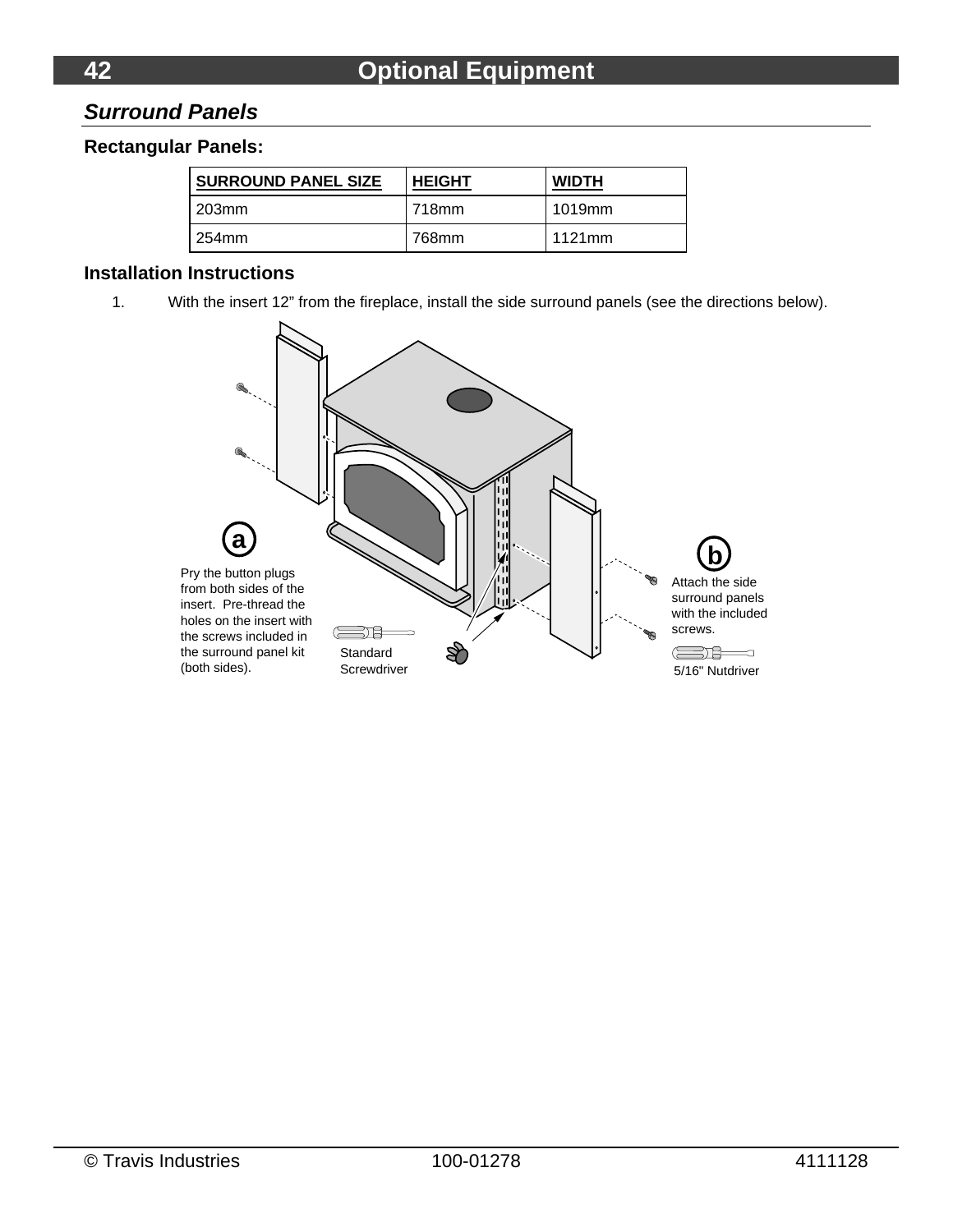- 2. Adjust the position of the side panels so they are: 1) flush with the bottom of the insert; 2) both the same distance back from the front of the insert; 3) perpendicular to the floor (use the top panel, if necessary, to judge alignment). Tighten the screws that hold the side panels in place.
- 3. Place the insert into the fireplace and connect the flue (if using a positive or direct connection). Install the top panel and trim following the directions below.



#### **Insulation Installation (required only for face seal installations)**

- 1. With the insert drawn 6" from the fireplace, glue the insulation strip included with the insert to the back of the panels using RTV silicon or stove gasket cement. The insulation should be installed so it overlaps the fireplace opening to form a seal between the panels and the fireplace face. Let the silicon or cement dry.
- 2. Push the insert into the fireplace, allowing the insulation to form a seal between the panels and the fireplace. Use a screwdriver to tuck any exposed insulation behind the panels.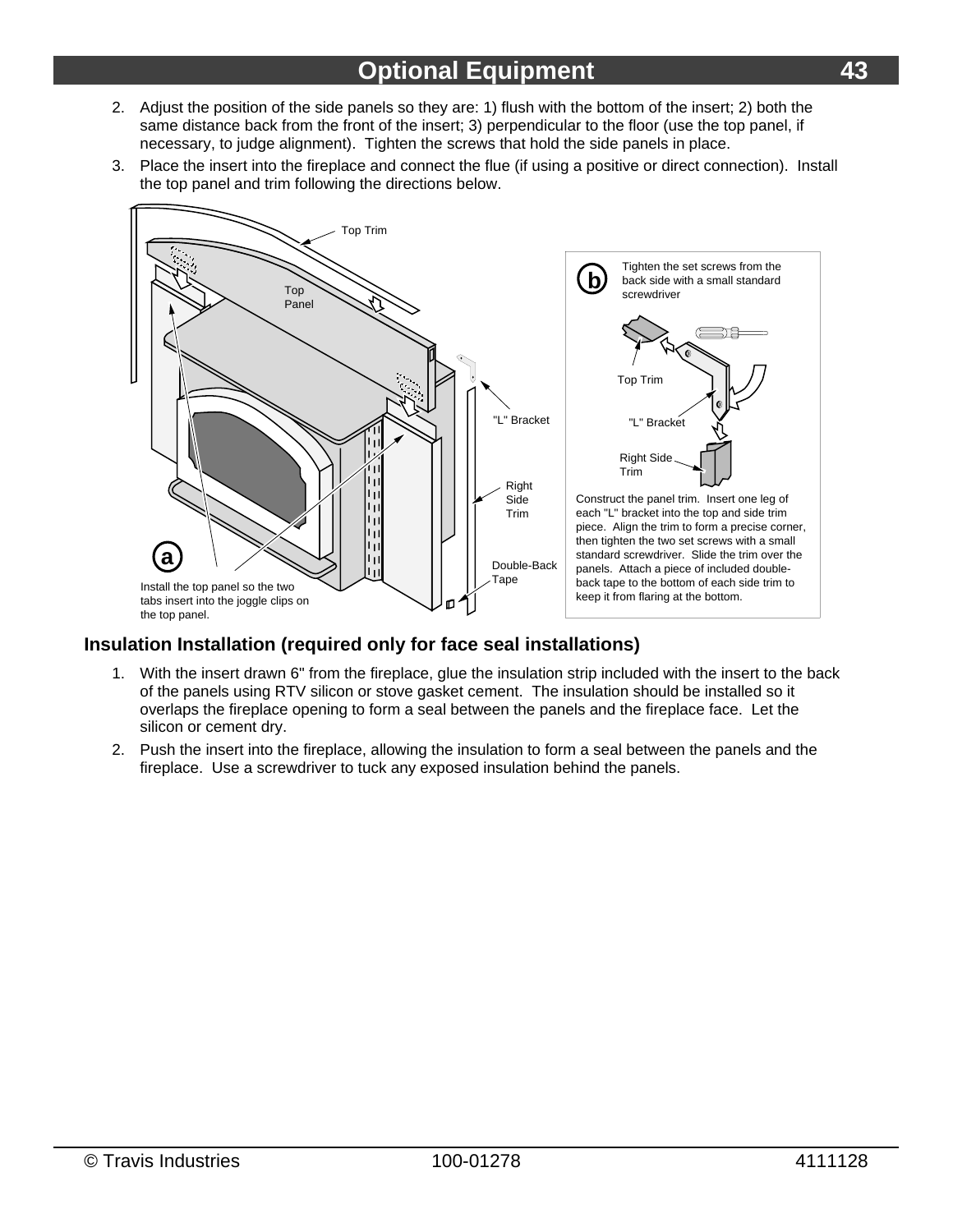#### *Front Blower (part # 99000128)*

#### **To Switch The Power Cord To The Left Side:**

Use a pair of pliers to disconnect the strain relief which holds the power cord in place. With the power cord slackened, the molex connectors that attach the power cord to the blower assembly may be disconnected. Pry the button plug from the left side of the blower assembly and insert it into the hole on the right side. Pull the left side molex connector out from behind the deflection plate and cut the nylon tie that holds the wire back. Insert the molex connector on the power cord through the hole on the left side of the blower assembly and attach it to the left side molex connector. Route the wire directly behind the blower cage. Place the strain relief over the power cord (it should be in the same location on the power cord that it was before – approximately 2" from where the wires split). Insert the strain relief into the hole on the left side until the strain relief locks in place. Make sure the power cord, wires, or molex assembly do not protrude into the opening of the blower.



#### **Installation Instructions**

1. Remove the two screws above the air control and beneath the ashlip. Place the blower assembly underneath the ashlip and replace removed the two screws. Before tightening the screws with a 3/8" nutdriver, lift the blower up so it tucks underneath the ashlip.



2. Plug the power cord running from the control box into a grounded 110 volt electrical outlet.